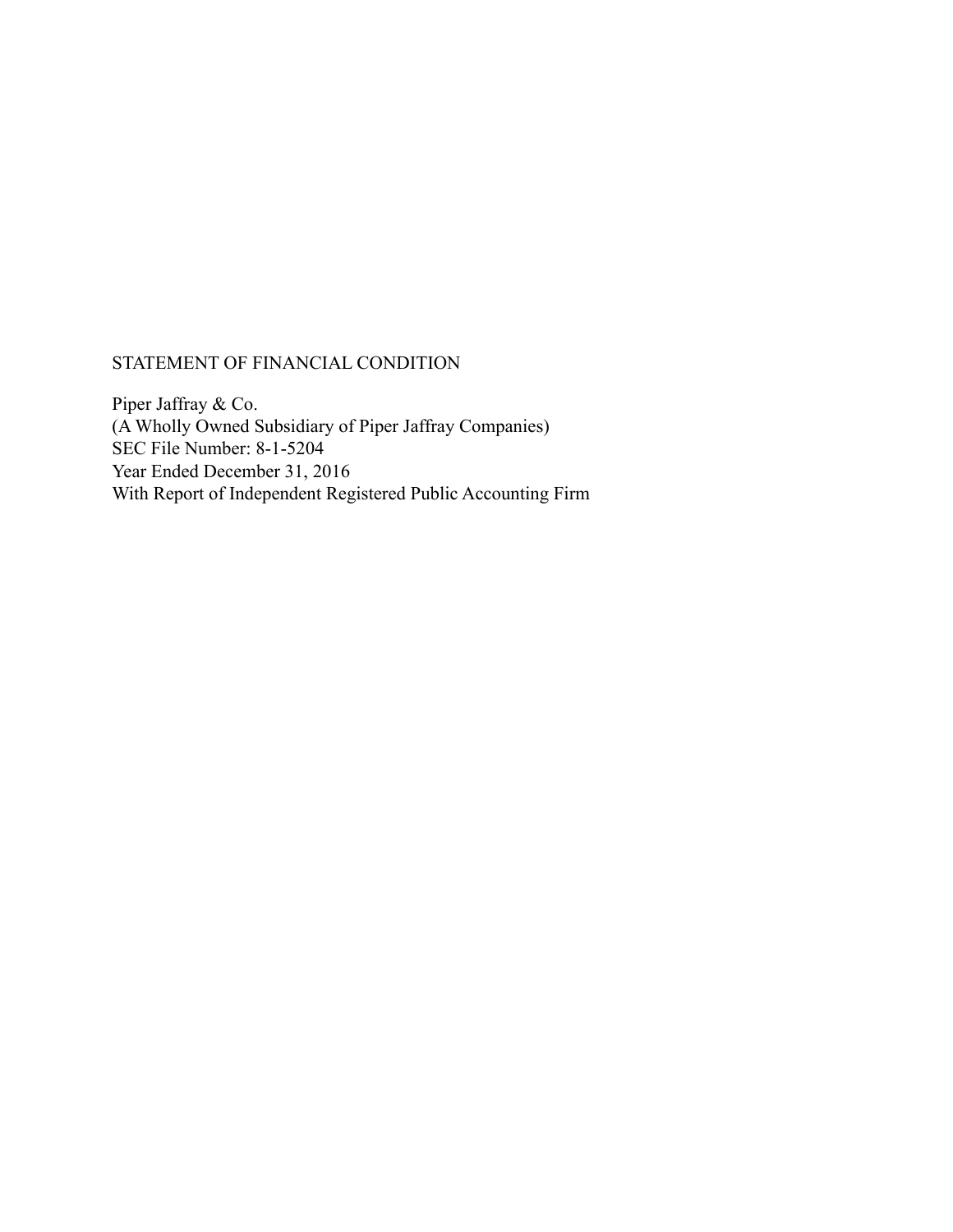## Page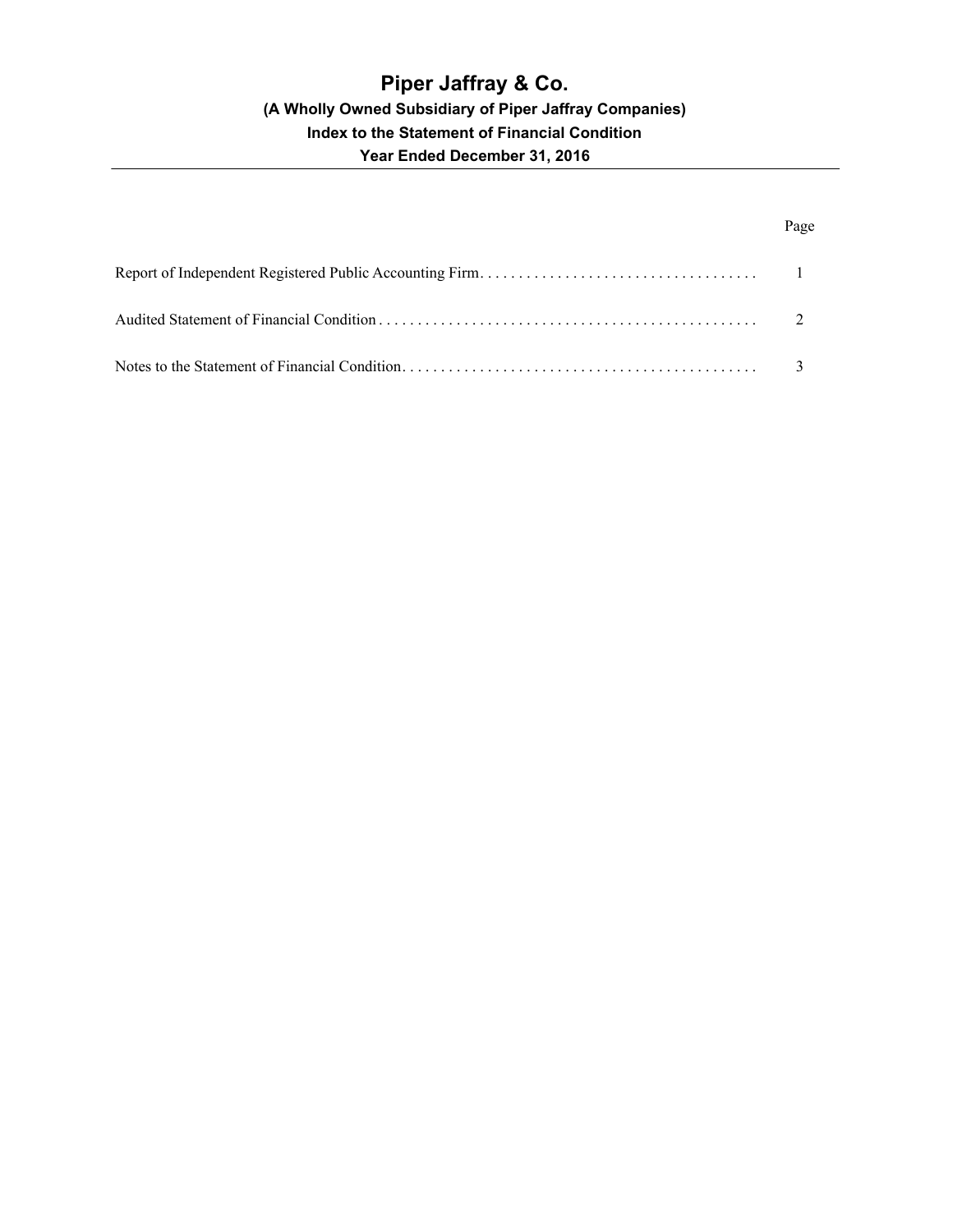### **Report of Independent Registered Public Accounting Firm**

The Board of Directors and Shareholder Piper Jaffray & Co.

We have audited the accompanying statement of financial condition of Piper Jaffray & Co. (the Company) as of December 31, 2016. This financial statement is the responsibility of the Company's management. Our responsibility is to express an opinion on this financial statement based on our audit.

We conducted our audit in accordance with the standards of the Public Company Accounting Oversight Board (United States). Those standards require that we plan and perform the audit to obtain reasonable assurance about whether the statement of financial condition is free of material misstatement. An audit includes examining, on a test basis, evidence supporting the amounts and disclosures in the financial statements. An audit also includes assessing the accounting principles used and significant estimates made by management, as well as evaluating the overall financial statement presentation. We believe that our audit provides a reasonable basis for our opinion.

In our opinion, the statement of financial condition referred to above presents fairly, in all material respects, the financial position of Piper Jaffray & Co. as of December 31, 2016, in conformity with U.S. generally accepted accounting principles.

Ennet + Young LLP

Minneapolis, Minnesota February 24, 2017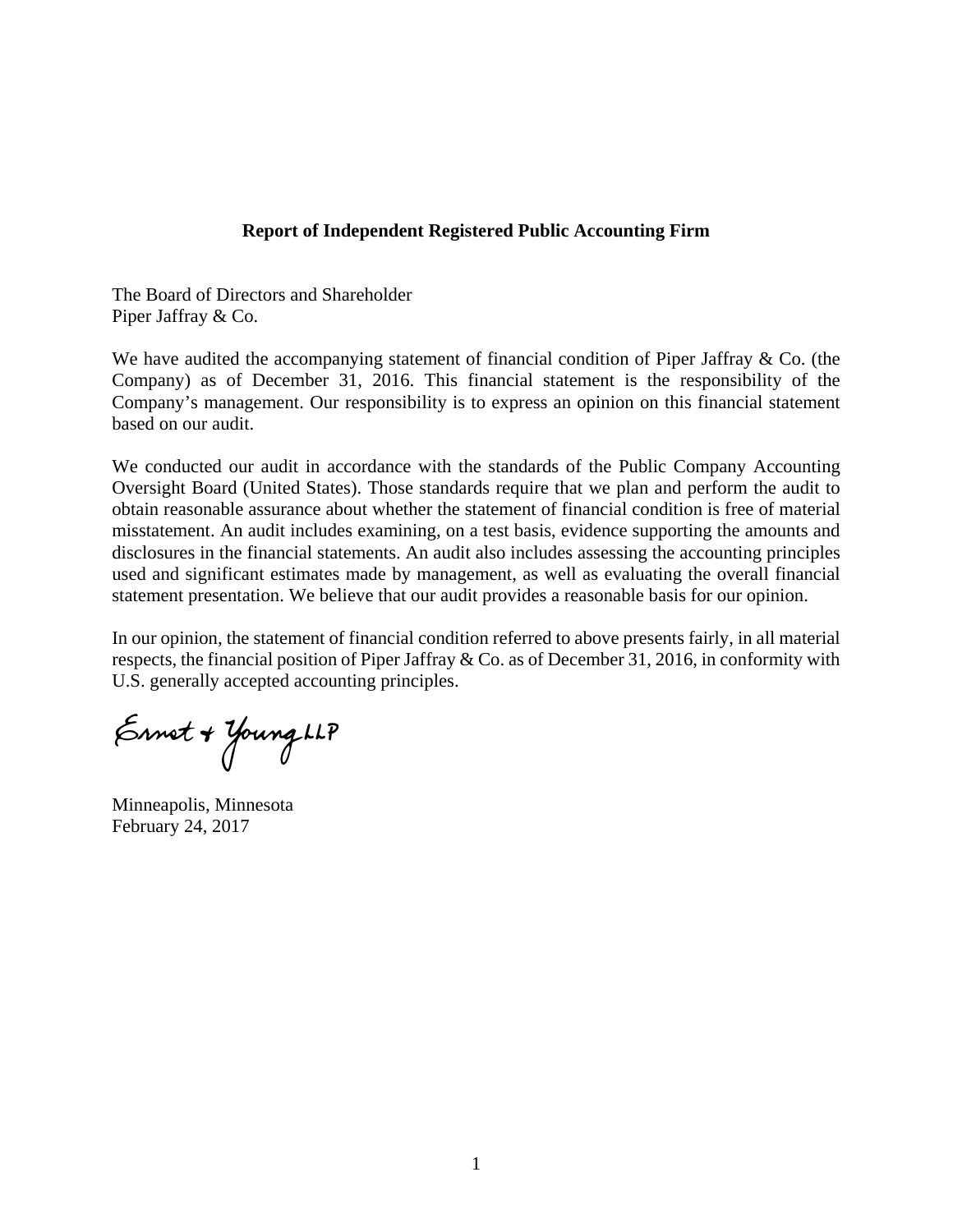<span id="page-3-0"></span>*(Amounts in thousands, except share data)* **Assets**

| Receivables:                                                                        | -S | 18,688<br>29,015 |
|-------------------------------------------------------------------------------------|----|------------------|
|                                                                                     |    | 31,962           |
|                                                                                     |    | 203,777          |
|                                                                                     |    | 159,697          |
|                                                                                     |    | 435,392          |
| Financial instruments and other inventory positions owned and pledged as collateral |    | 269,251          |
|                                                                                     |    | 704,643          |
| Fixed assets (net of accumulated depreciation and amortization of \$53,198)         |    | 22,862           |
|                                                                                     |    | 80,486           |
| Intangible assets (net of accumulated amortization of \$19,652)                     |    | 18,533           |
|                                                                                     |    | 61,673           |
|                                                                                     |    | 126,505          |
|                                                                                     |    | 1,457,841        |
|                                                                                     |    |                  |

### **Liabilities and Shareholder's Equity**

|                                                                                         | <sup>\$</sup> | 147,021 |
|-----------------------------------------------------------------------------------------|---------------|---------|
| Payables:                                                                               |               |         |
|                                                                                         |               | 29,352  |
|                                                                                         |               | 26,894  |
|                                                                                         |               | 15,046  |
| Financial instruments and other inventory positions sold, but not yet purchased         |               | 290,644 |
|                                                                                         |               | 226,187 |
|                                                                                         |               | 143,911 |
|                                                                                         |               | 33,649  |
|                                                                                         |               | 912,704 |
| Shareholder's equity:                                                                   |               |         |
| Preferred stock, \$0.01 par value; 3,000 shares authorized, none issued and outstanding |               |         |
| Common stock, \$0.01 par value; 1,000 shares authorized, 459 issued and outstanding     |               |         |
|                                                                                         |               | 529,269 |
|                                                                                         |               | 15,868  |
|                                                                                         |               | 545,137 |
|                                                                                         |               |         |

*See Notes to the Statement of Financial Condition*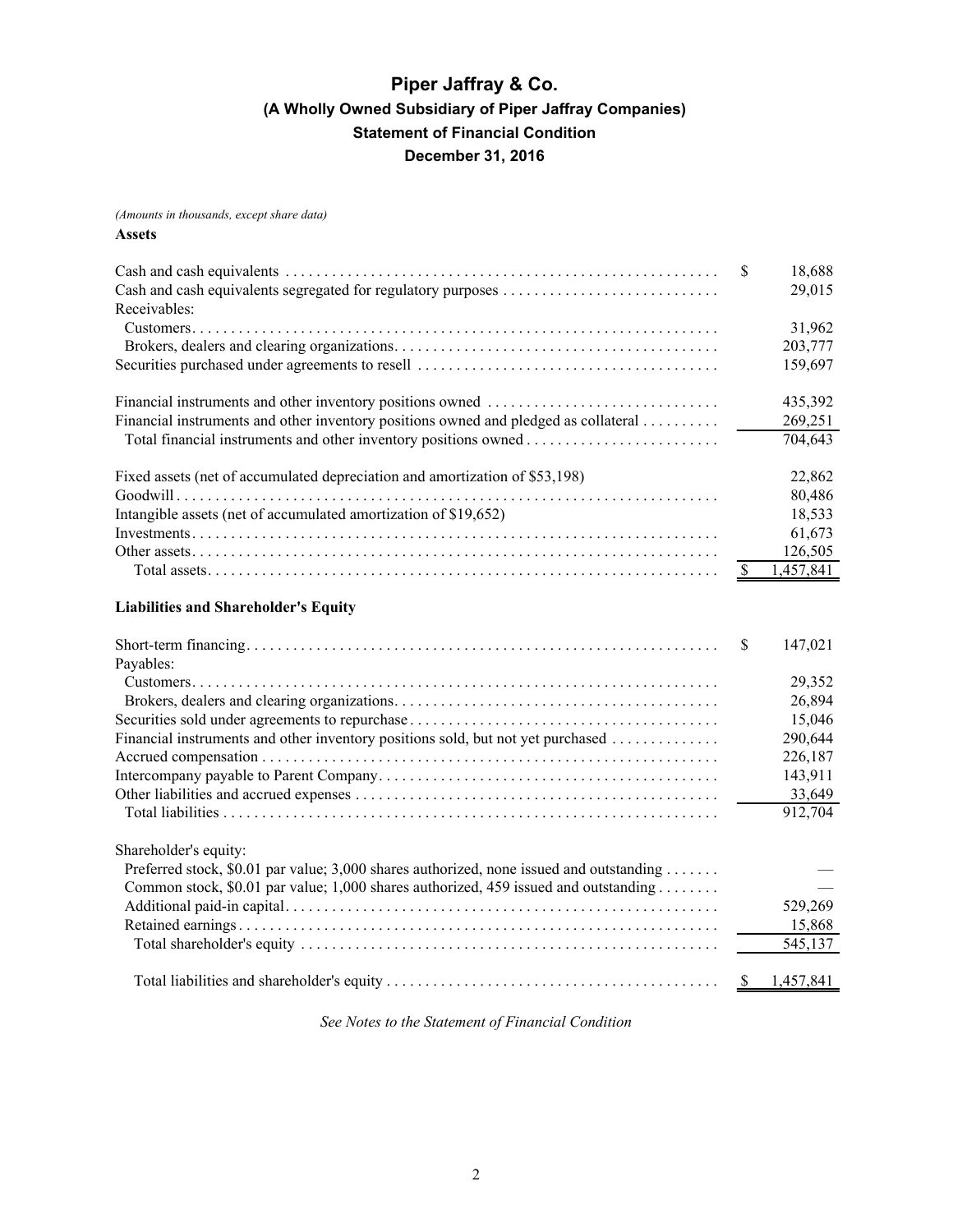#### <span id="page-4-0"></span>**Note 1** *Organization and Basis of Presentation*

### **Organization**

Piper Jaffray & Co. ("Piper Jaffray" or the "Company") is a wholly owned subsidiary of Piper Jaffray Companies ("Parent Company"). The Parent Company is a public holding company incorporated in Delaware and traded on the New York Stock Exchange ("NYSE"). The Company is a self-clearing securities broker dealer and investment banking firm registered under the Securities Exchange Act of 1934 and is a member of the Financial Industry Regulatory Authority, Inc. ("FINRA"). As such, the Company trades and effects transactions in listed and unlisted equity and fixed income securities, underwrites equity and municipal debt offerings and provides various other financial advisory services.

### **Basis of Presentation**

The accompanying statement of financial condition has been prepared in accordance with U.S. generally accepted accounting principles ("U.S. GAAP").

The preparation of the statement of financial condition and related disclosures in conformity with U.S. GAAPrequires management to make estimates and assumptions that affect the reported amounts of assets and liabilities at the date of the statement of financial condition. Although these estimates and assumptions are based on the best information available, actual results could differ from those estimates.

### **Note 2** *Summary of Significant Accounting Policies*

### **Principles of Consolidation**

The Company consolidates entities in which it has a controlling financial interest. The Company determines whether it has a controlling financial interest in an entity by first evaluating whether the entity is a variable interest entity ("VIE") or a voting interest entity.

VIEs are entities in which (i) the total equity investment at risk is not sufficient to enable the entity to finance its activities independently or (ii) the at-risk equity holders do not have the normal characteristics of a controlling financial interest. A controlling financial interest in a VIE is present when an enterprise has one or more variable interests that have both (i) the power to direct the activities of the VIE that most significantly impact the VIE's economic performance and (ii) the obligation to absorb losses of the VIE or the right to receive benefits from the VIE that could potentially be significant to the VIE. The enterprise with a controlling financial interest is the primary beneficiary and consolidates the VIE.

Voting interest entities lack one or more of the characteristics of a VIE. The usual condition for a controlling financial interest is ownership of a majority voting interest for a corporation or a majority of kick-out or participating rights for a limited partnership.

When the Company does not have a controlling financial interest in an entity but exerts significant influence over the entity's operating and financial policies (generally defined as owning a voting or economic interest of between 20 percent to 50 percent), the Company's investment is accounted for under the equity method of accounting. If the Company does not have a controlling financial interest in, or exert significant influence over, an entity, the Company accounts for its investment at fair value, if the fair value option was elected, or at cost.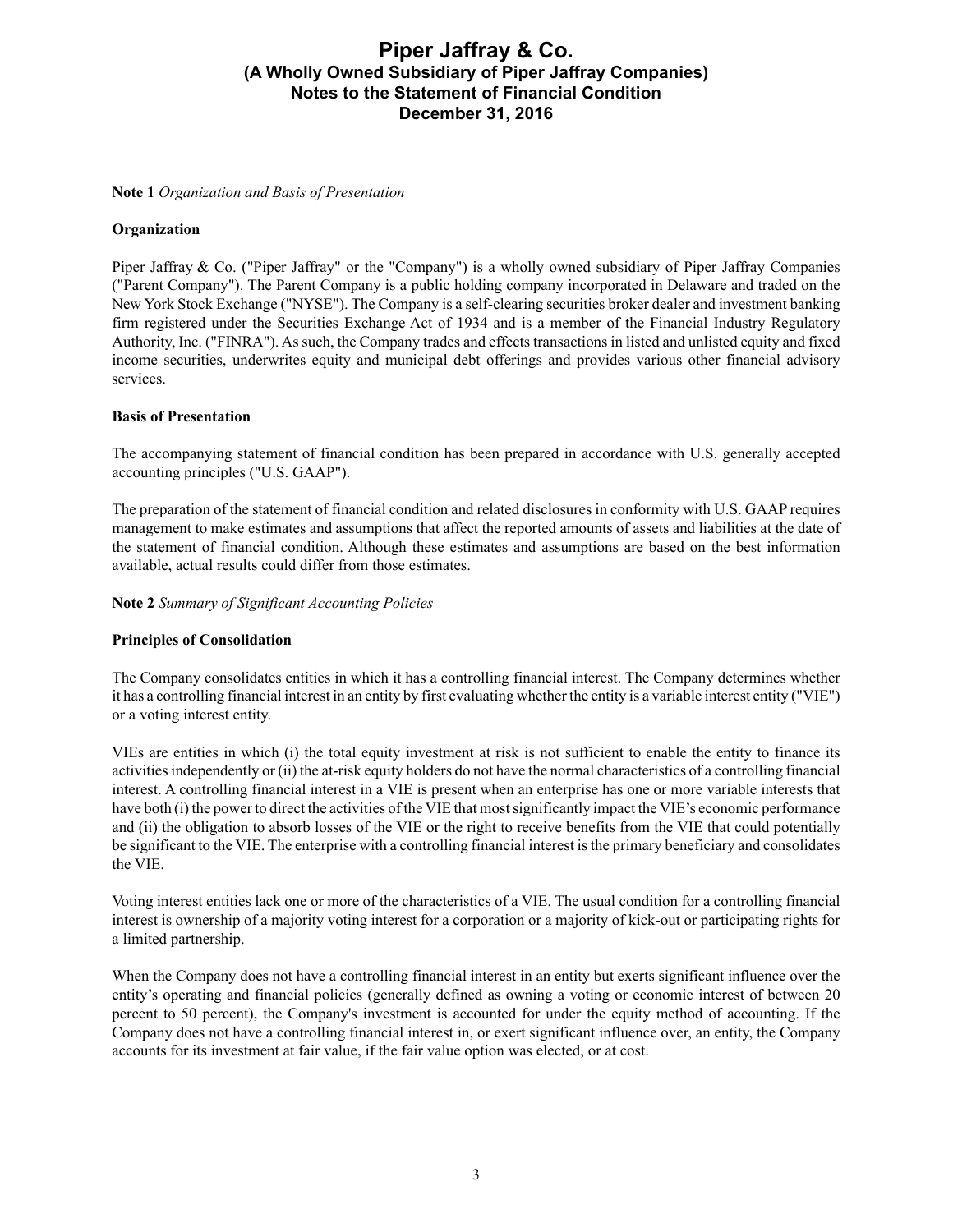### **Cash and Cash Equivalents**

Cash and cash equivalents consist of cash and highly liquid investments with maturities of 90 days or less at the date of origination.

In accordance with Rule 15c3-3 of the Securities Exchange Act of 1934, Piper Jaffray, as a registered broker dealer carrying customer accounts, is subject to requirements related to maintaining cash or qualified securities in a segregated reserve account for the exclusive benefit of its customers.

### **Customer Transactions**

Customer securities transactions are recorded on a settlement date basis, while the related revenues and expenses are recorded on a trade-date basis. Customer receivables and payables include amounts related to both cash and margin transactions. Securities owned by customers, including those that collateralize margin or other similar transactions, are not reflected on the statement of financial condition.

### **Receivables from and Payables to Brokers, Dealers and Clearing Organizations**

Receivables from brokers, dealers and clearing organizations include receivables arising from unsettled securities transactions, deposits paid for securities borrowed, receivables from clearing organizations, deposits with clearing organizations and amounts receivable for securities not delivered to the purchaser by the settlement date ("securities failed to deliver"). Payables to brokers, dealers and clearing organizations include payables arising from unsettled securities transactions, payables to clearing organizations and amounts payable for securities not received from a seller by the settlement date ("securities failed to receive"). Unsettled securities transactions related to the Company's operations are recorded at contract value on a net basis.

### **Collateralized Securities Transactions**

Securities purchased under agreements to resell and securities sold under agreements to repurchase are carried at the contractual amounts at which the securities will be subsequently resold or repurchased, including accrued interest. It is the Company's policy to take possession or control of securities purchased under agreements to resell at the time these agreements are entered into. The counterparties to these agreements typically are primary dealers of U.S. government securities and major financial institutions. Collateral is valued daily, and additional collateral is obtained from or refunded to counterparties when appropriate.

Securities borrowed and loaned result from transactions with other broker dealers or financial institutions and are recorded at the amount of cash collateral advanced or received. These amounts are included in receivables from and payables to brokers, dealers and clearing organizations on the statement of financial condition. Securities borrowed transactions require the Company to deposit cash or other collateral with the lender. Securities loaned transactions require the borrower to deposit cash with the Company. The Company monitors the market value of securities borrowed and loaned on a daily basis, with additional collateral obtained or refunded as necessary.

Interest is accrued on securities borrowed and loaned transactions and is included in other assets or other liabilities and accrued expenses on the statement of financial condition.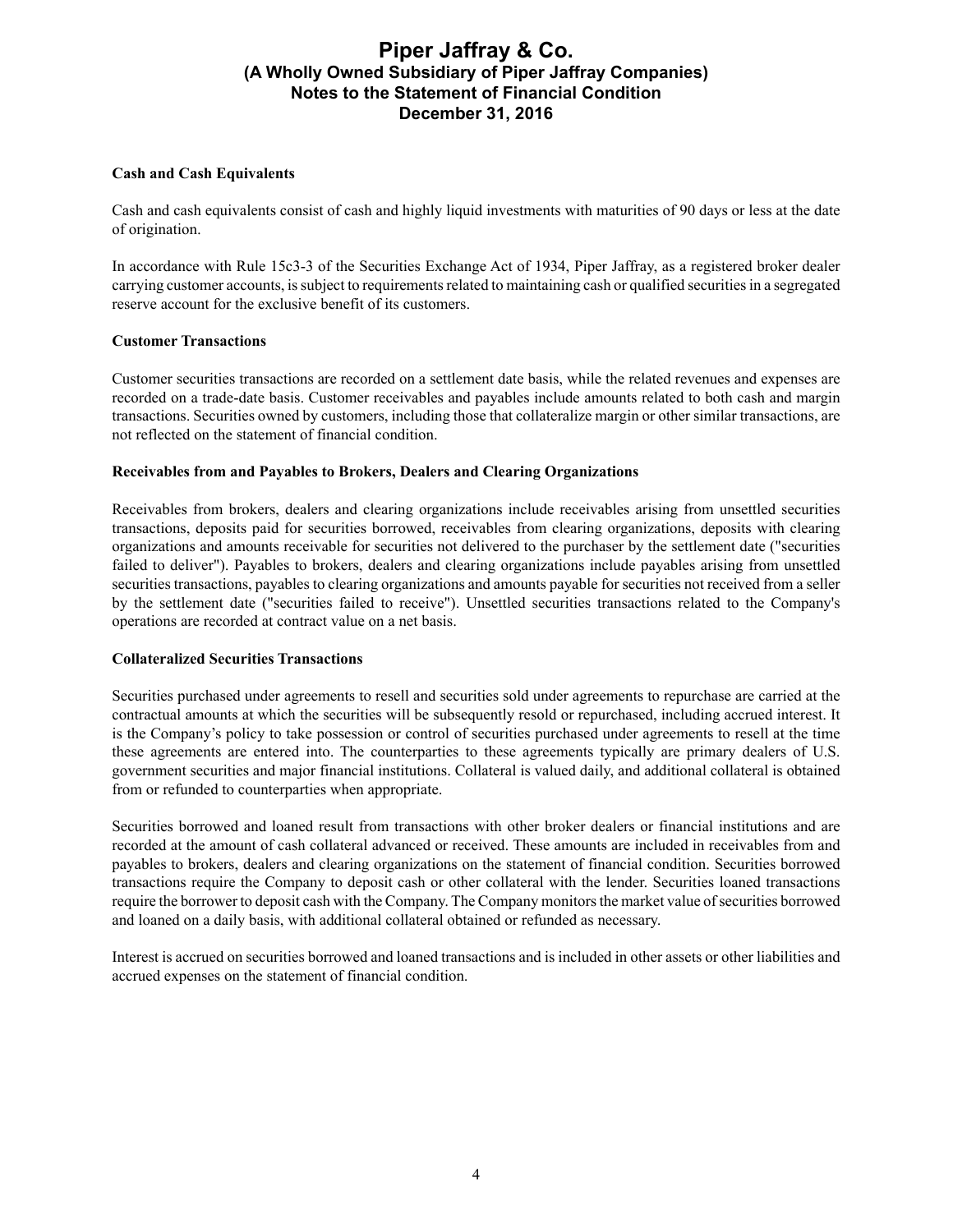### **Fair Value of Financial Instruments**

Financial instruments and other inventory positions owned and financial instruments and other inventory positions sold, but not yet purchased on the statement of financial condition consist of financial instruments (including securities with extended settlements and derivative contracts) recorded at fair value. Securities (both long and short), including securities with extended settlements, are recognized on a trade-date basis. Additionally, certain of the Company's investments on the statement of financial condition are recorded at fair value, either as required by accounting guidance or through the fair value election.

*Fair Value Measurement* – *Definition and Hierarchy* – Financial Accounting Standards Board ("FASB") Accounting Standards Codification Topic 820, "Fair Value Measurement," ("ASC 820") defines fair value as the amount at which an instrument could be exchanged in an orderly transaction between market participants at the measurement date (the exit price). ASC 820 establishes a fair value hierarchy based on the inputs used to measure fair value. The fair value hierarchy maximizes the use of observable inputs and minimizes the use of unobservable inputs by requiring that the observable inputs be used when available. Observable inputs are inputs that market participants would use in pricing the asset or liability based on market data obtained from independent sources. Unobservable inputs reflect management's assumptions that market participants would use in pricing the asset or liability developed based on the best information available in the circumstances. The hierarchy is broken down into three levels based on the observability of inputs as follows:

Level I – Quoted prices (unadjusted) are available in active markets for identical assets or liabilities as of the report date. A quoted price for an identical asset or liability in an active market provides the most reliable fair value measurement because it is directly observable to the market.

Level II – Pricing inputs are other than quoted prices in active markets, which are either directly or indirectly observable as of the report date. The nature of these financial instruments include instruments for which quoted prices are available but traded less frequently, instruments whose fair value have been derived using a model where inputs to the model are directly observable in the market, or can be derived principally from or corroborated by observable market data, and instruments that are fair valued using other financial instruments, the parameters of which can be directly observed.

Level III – Instruments that have little to no pricing observability as of the report date. These financial instruments are measured using management's best estimate of fair value, where the inputs into the determination of fair value require significant management judgment or estimation.

*Valuation of Financial Instruments* – Based on the nature of the Company's business and its role as a "dealer" in the securities industry, the fair values of its financial instruments are determined internally. When available, the Company values financial instruments at observable market prices, observable market parameters, or broker or dealer prices (bid and ask prices). In the case of financial instruments transacted on recognized exchanges, the observable market prices represent quotations for completed transactions from the exchange on which the financial instrument is principally traded.

A substantial percentage of the fair value of the Company's financial instruments and other inventory positions owned and financial instruments and other inventory positions sold, but not yet purchased, are based on observable market prices, observable market parameters, or derived from broker or dealer prices. The availability of observable market prices and pricing parameters can vary from product to product. Where available, observable market prices and pricing or market parameters in a product may be used to derive a price without requiring significant judgment. In certain markets, observable market prices or market parameters are not available for all products, and fair value is determined using techniques appropriate for each particular product. These techniques involve some degree of judgment. Results from valuation models and other techniques in one period may not be indicative of future period fair value measurement.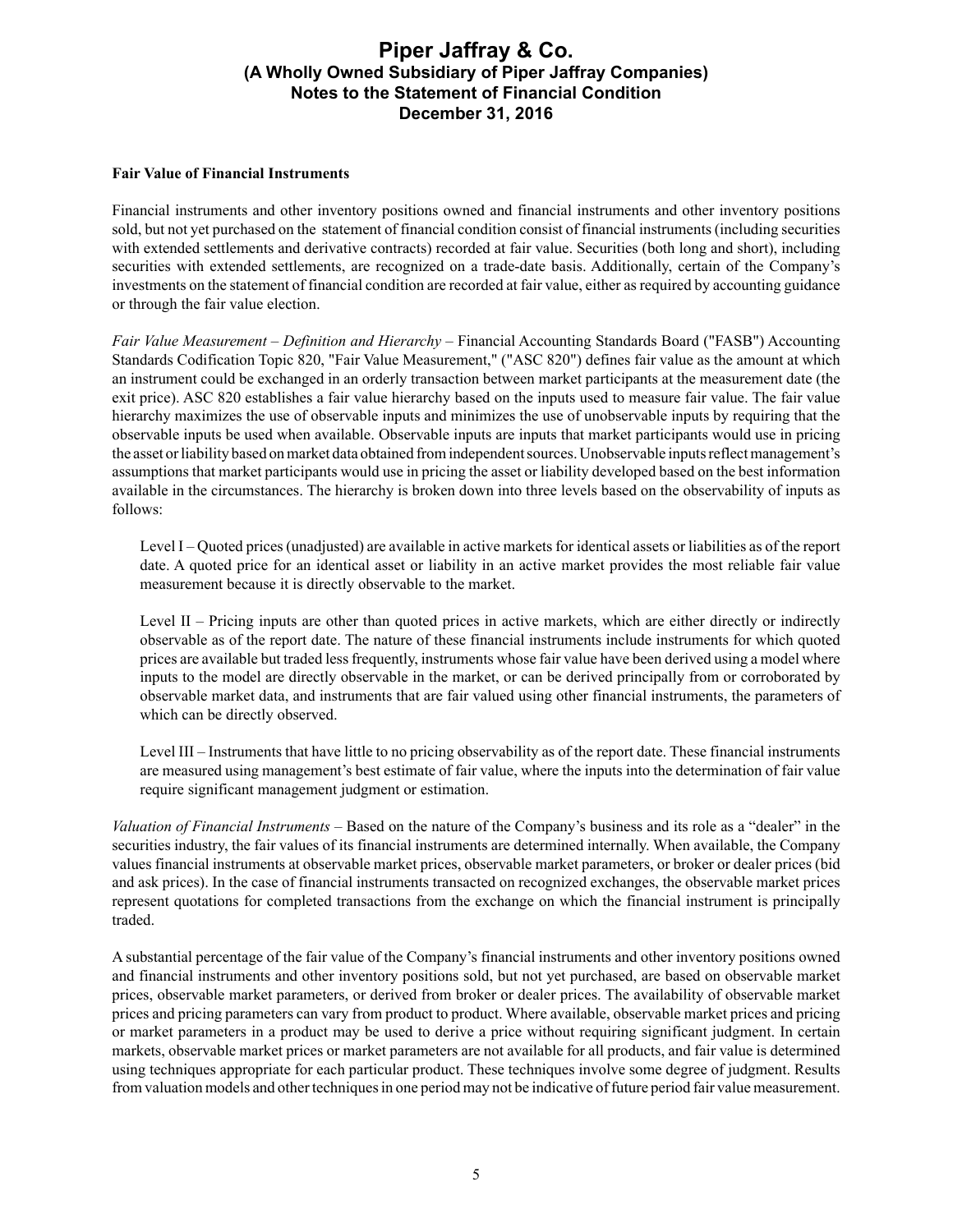For investments in illiquid or privately held securities that do not have readily determinable fair values, the determination of fair value requires the Company to estimate the value of the securities using the best information available. Among the factors considered by the Company in determining the fair value of such financial instruments are the cost, terms and liquidity of the investment, the financial condition and operating results of the issuer, the quoted market price of publicly traded securities with similar quality and yield, and other factors generally pertinent to the valuation of investments. In instances where a security is subject to transfer restrictions, the value of the security is based primarily on the quoted price of a similar security without restriction but may be reduced by an amount estimated to reflect such restrictions. In addition, even where the Company derives the value of a security based on information from an independent source, certain assumptions may be required to determine the security's fair value. For instance, the Company assumes that the size of positions in securities that the Company holds would not be large enough to affect the quoted price of the securities if the firm sells them, and that any such sale would happen in an orderly manner. The actual value realized upon disposition could be different from the currently estimated fair value.

### **Fixed Assets**

Fixed assets include furniture and equipment, software and leasehold improvements. Furniture and equipment and software are depreciated using the straight-line method over estimated useful lives of three to ten years. Leasehold improvements are amortized over ten years or the life of the lease, whichever is shorter. The Company capitalizes certain costs incurred in connection with internal use software projects and amortizes the amount over the expected useful life of the asset, generally three to seven years.

#### **Leases**

The Company leases its corporate headquarters and other offices under various non-cancelable leases. The leases require payment of real estate taxes, insurance and common area maintenance, in addition to rent. The terms of the Company's lease agreements generally range up to twelve years. Some of the leases contain renewal options, escalation clauses, rent-free holidays and operating cost adjustments.

For leases that contain escalation clauses or rent-free holidays, the Company recognizes the related rent expense on a straight-line basis from the date the Company takes possession of the property to the end of the initial lease term. The Company records any difference between the straight-line rent amounts and amounts payable under the leases as part of other liabilities and accrued expenses.

Cash or lease incentives received upon entering into certain leases are recognized on a straight-line basis as a reduction of rent expense from the date the Company takes possession of the property or receives the cash to the end of the initial lease term. The Company records the unamortized portion of lease incentives as part of other liabilities and accrued expenses.

### **Goodwill and Intangible Assets**

Goodwill represents the fair value of the consideration transferred in excess of the fair value of identifiable net assets at the acquisition date. The recoverability of goodwill is evaluated annually, at a minimum, or on an interim basis if circumstances indicate a possible inability to realize the carrying amount. See Note 13 for additional information on the Company's goodwill impairment testing.

Intangible assets with determinable lives consist of customer relationships, the Simmons & Company International trade name, and non-competition agreements that are amortized over their original estimated useful lives ranging from one to seven years. The pattern of amortization reflects the timing of the realization of the economic benefits of such intangible assets.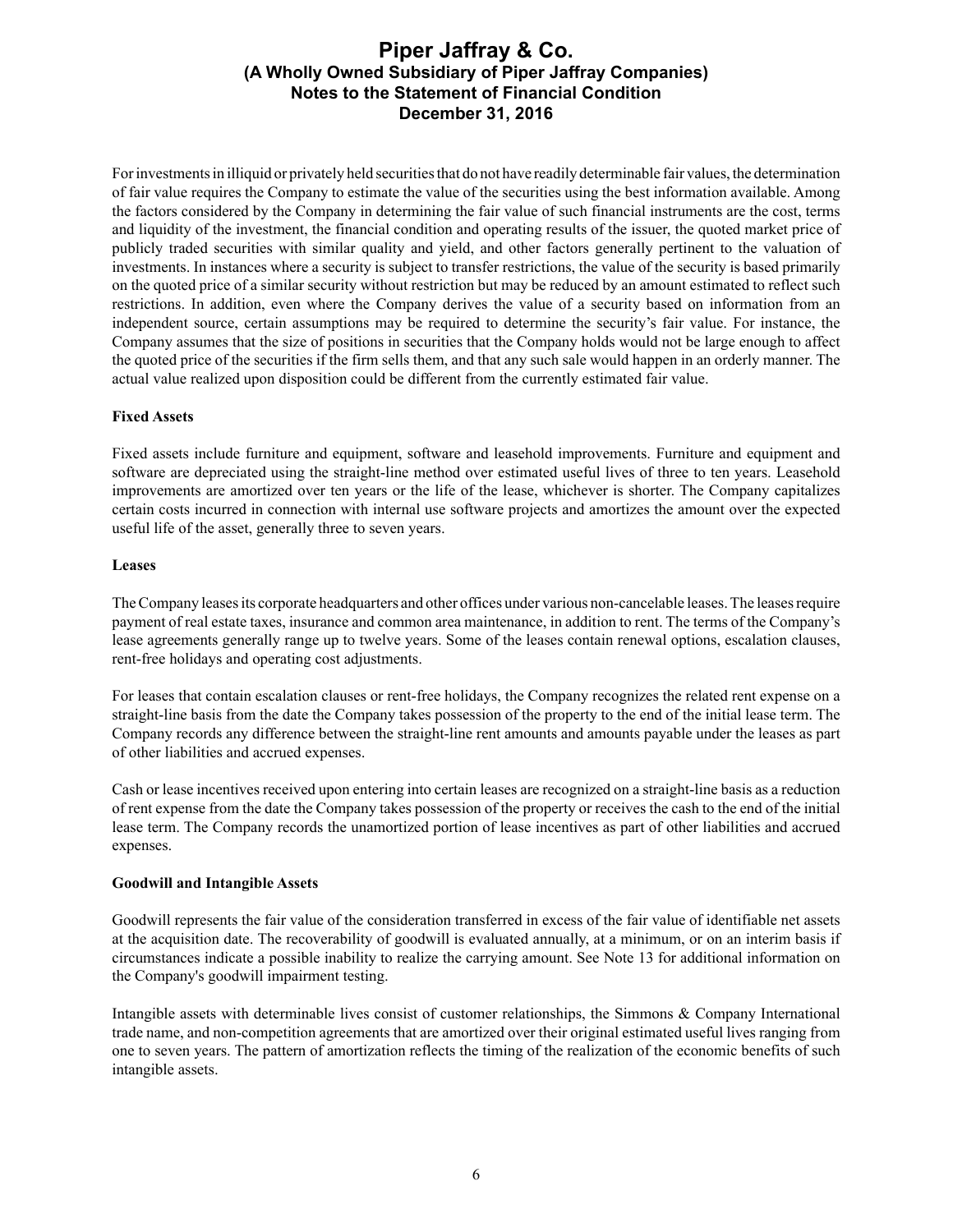#### **Investments**

The Company's investments include equity investments in private companies and partnerships, investments in registered mutual funds, and warrants of public and private companies. Equity investments in private companies are accounted for at fair value, as required by accounting guidance or if the fair value option was elected, or at cost. Investments in partnerships are accounted for under the equity method, which is generally the net asset value, or at cost. Investments in registered mutual funds are accounted for at fair value. Company-owned warrants with a cashless exercise option are valued at fair value, while warrants without a cashless exercise option are valued at cost.

### **Other Assets**

Other assets include net deferred income tax assets, receivables and prepaid expenses. Receivables include fee receivables, accrued interest and loans made to employees, typically in connection with their recruitment. Employee loans are forgiven based on continued employment and are amortized using the straight-line method over the respective terms of the loans, which generally range from two to five years.

#### **Income Taxes**

The Company is included in the consolidated U.S. federal income tax return filed by the Parent Company on a calendar year basis, combined returns for state tax purposes where required and separate state income tax returns where required. The Company determines and records income taxes based upon the provisions of a tax sharing arrangement with the Parent Company and U.S. affiliated entities. Deferred tax assets and liabilities are determined based on the difference between the financial statement carrying amounts and tax bases of assets and liabilities using enacted tax rates expected to apply to taxable income in the periods in which the deferred tax asset or liability is expected to be settled or realized. The realization of deferred tax assets is assessed and a valuation allowance is recognized to the extent that it is more likely than not that any portion of a deferred tax asset will not be realized. Uncertain tax positions are recognized if they are more likely than not to be sustained upon examination, based on the technical merits of the position. The amount of tax benefit recognized is the largest amount of benefit that is greater than 50 percent likely of being realized upon settlement. The Company recognizes interest and penalties, if any, related to income tax matters as part of the provision for income taxes.

#### **Contingencies**

The Company is involved in various pending and potential legal proceedings related to its business, including litigation, arbitration and regulatory proceedings. The Company establishes reserves for potential losses to the extent that claims are probable of loss and the amount of the loss can be reasonably estimated. The determination of the outcome and reserve amounts requires significant judgment on the part of management.

#### **Note 3** *Recent Accounting Pronouncements*

#### **Adoption of New Accounting Standards**

#### *Consolidation*

In February 2015, the FASB issued Accounting Standard Update ("ASU") No. 2015-02, "Consolidation (Topic 810): Amendments to the Consolidation Analysis" ("ASU 2015-02"). ASU 2015-02 makes several modifications to the consolidation guidance for VIEs and general partners' investments in limited partnerships, as well as modifications to the evaluation of whether limited partnerships are VIEs or voting interest entities. It was effective for the Company as of January 1, 2016. There was no impact to the Company's statement of financial condition upon adoption.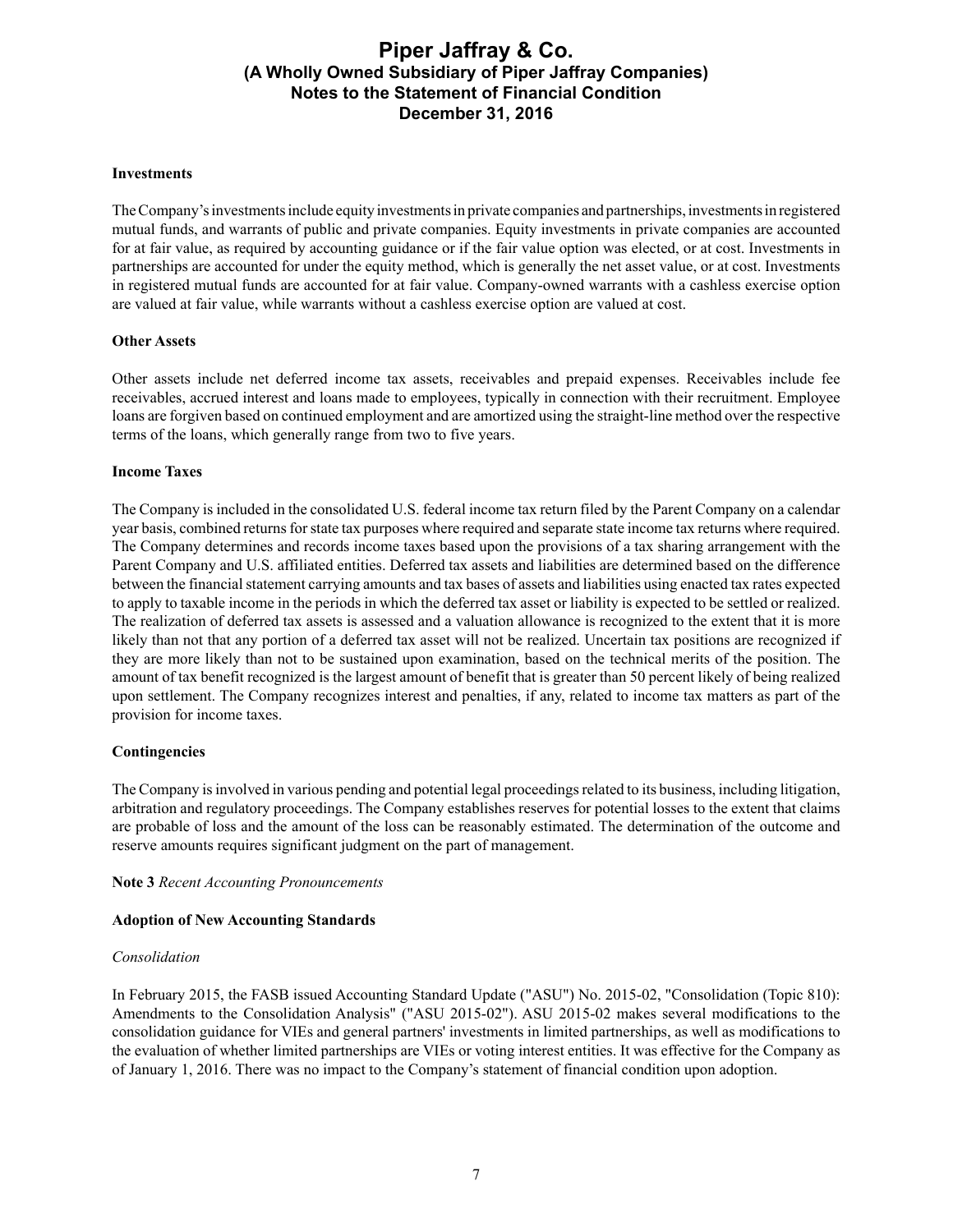### **Future Adoption of New Applicable Accounting Standards**

#### *Recognition and Measurement of Financial Assets and Financial Liabilities*

In January 2016, the FASB issued ASU No. 2016-01, "Financial Instruments – Overall (Subtopic 825-10): Recognition and Measurement of Financial Assets and Financial Liabilities" ("ASU 2016-01"). The amendments in ASU 2016-01 address certain aspects of the recognition, measurement, presentation and disclosure of financial instruments. ASU 2016-01 is effective for annual and interim periods beginning after December 15, 2017. Except for the early application guidance outlined in ASU 2016-01, early adoption is not permitted. The adoption of ASU 2016-01 is not expected to have a material impact on the Company's financial position, but may impact the Company's disclosures.

#### *Leases*

In February 2016, the FASB issued ASU No. 2016-02, "Leases (Topic 842)" ("ASU 2016-02"). ASU 2016-02 requires lessees to recognize a right-of-use asset and lease liability on the statement of financial condition and disclose key information about leasing arrangements. ASU 2016-02 is effective for annual and interim periods beginning after December 15, 2018. As of December 31, 2016, the Company had approximately 58 operating leases for office space with aggregate minimum lease commitments of \$70.2 million. The Company is evaluating other service contracts which may include embedded leases. The impact of the new guidance on the Company's net capital is expected to be minimal.

### *Financial Instruments* – *Credit Losses*

In June 2016, the FASB issued ASU No. 2016-13, "Financial Instruments – Credit Losses (Topic 326): Measurement of Credit Losses on Financial Instruments" ("ASU 2016-13"). The new guidance requires an entity to measure all expected credit losses for financial assets held at the reporting date based on historical experience, current conditions, and reasonable and supportable forecasts as opposed to delaying recognition until the loss was probable of occurring. ASU 2016-13 is effective for annual and interim periods beginning after December 15, 2019. Early adoption is permitted for annual and interim periods beginning after December 15, 2018. The Company does not expect the adoption of ASU 2016-13 to have a material impact on its statement of financial condition.

#### *Goodwill Impairment*

In January 2017, the FASB issued ASU No. 2017-04, "Intangibles – Goodwill and Other (Topic 350): Simplifying the Test for Goodwill Impairment" ("ASU 2017-04"). ASU 2017-04 eliminates the requirement to calculate the implied fair value of goodwill (i.e., perform a hypothetical purchase price allocation) to measure a goodwill impairment charge. Instead, entities will record an impairment charge based on the excess of a reporting unit's carrying amount over its fair value. ASU 2017-04 is effective for the Company's annual and any interim goodwill impairment tests in fiscal years beginning after December 15, 2019 and should be applied prospectively. Early adoption is permitted for interim and annual goodwill impairment testing dates after January 1, 2017.

### **Note 4** *Acquisitions*

The following acquisition was accounted for pursuant to FASB Accounting Standards Codification Topic 805, "Business Combinations." Accordingly, the purchase price of the acquisition was allocated to the acquired assets and liabilities assumed based on their estimated fair values as of the acquisition date. The excess of the purchase price over the net assets acquired was allocated between goodwill and intangible assets.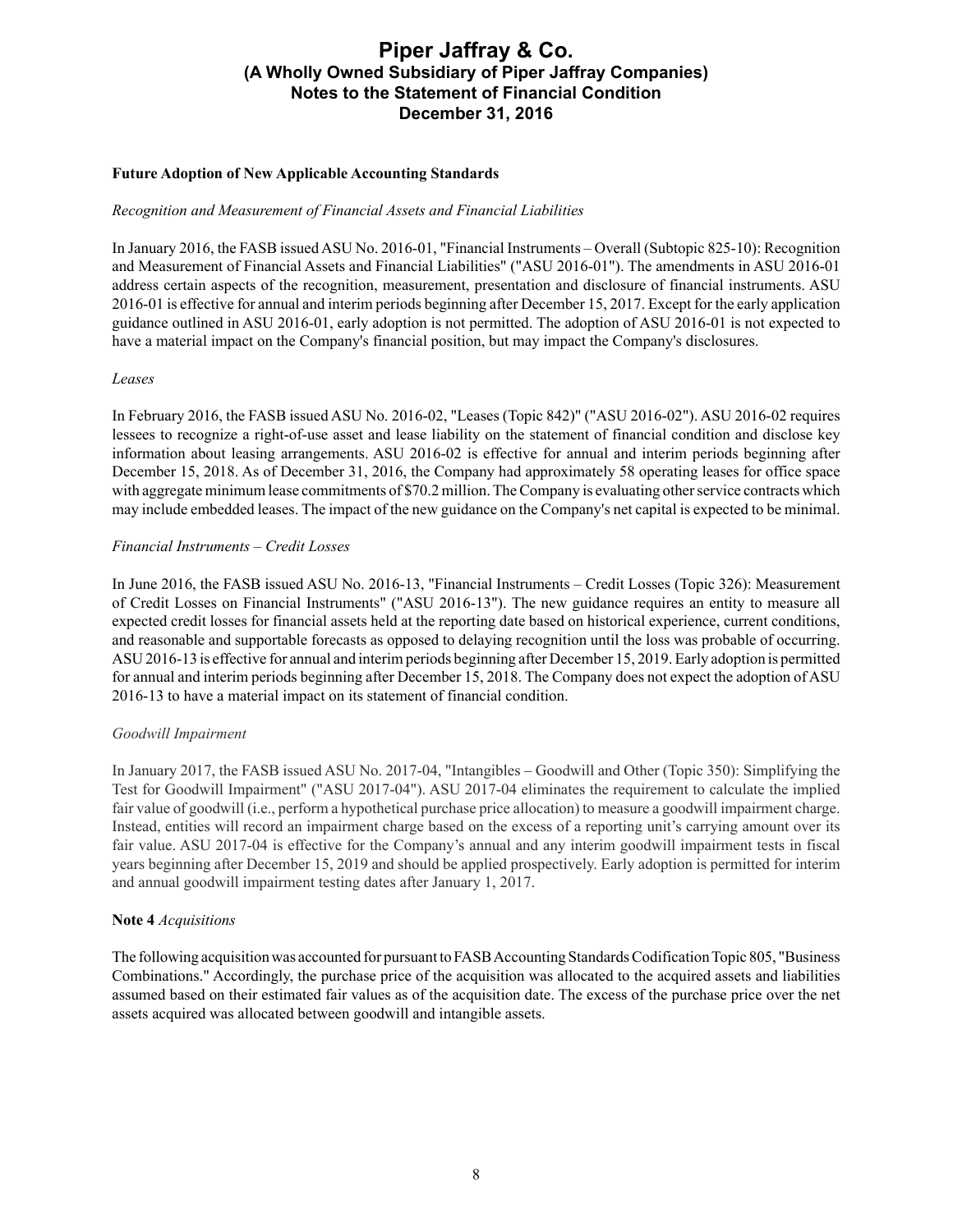### **Simmons & Company International**

On February 26, 2016, the Company completed the acquisition of Simmons & Company International ("Simmons"), an employee-owned investment bank and broker dealer focused on the energy industry. The acquisition of Simmons expands the Company's equity underwriting and institutional brokerage businesses into the energy sector and grows its advisory business.

The Company acquired net assets with a fair value of \$108.2 million as described below. As part of the purchase price, the Parent Company issued 961,457 restricted shares valued at \$40.3 million as equity consideration on the acquisition date. Company employees must fulfill service requirements in exchange for the rights to the shares. The fair value of the restricted stock was determined using the market price of the Parent Company's common stock on the date of the acquisition.

The Company recorded \$59.4 million of goodwill on its statement of financial condition, all of which is expected to be deductible for income tax purposes. In management's opinion, the goodwill represents the reputation and operating expertise of Simmons.

Identifiable intangible assets purchased by the Company consisted of customer relationships and the Simmons trade name with acquisition-date fair values of \$14.9 million and \$9.1 million, respectively.

The following table summarizes the estimated fair value of assets acquired and liabilities assumed at the date of acquisition:

| (Dollars in thousands) |         |
|------------------------|---------|
| Assets:                |         |
|                        | 40,965  |
|                        | 1,185   |
|                        | 59,367  |
|                        | 23,973  |
|                        | 980     |
|                        | 2,412   |
|                        | 128,882 |
| Liabilities:           |         |
|                        | 13,818  |
|                        | 6,822   |
|                        | 20,640  |
|                        | 108.242 |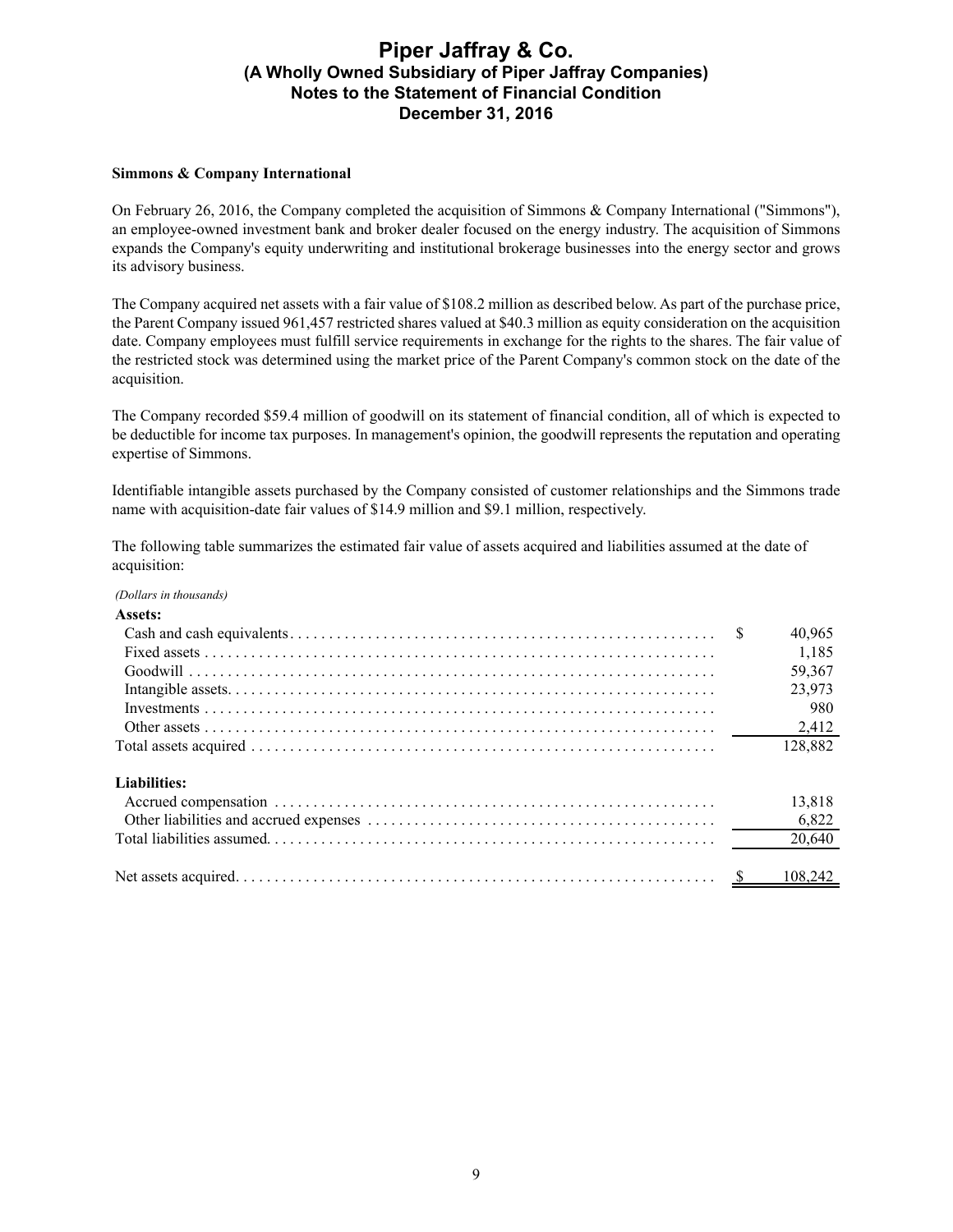**Note 5** *Financial Instruments and Other Inventory Positions Owned and Financial Instruments and Other Inventory Positions Sold, but Not Yet Purchased*

| (Dollars in thousands)                                     |    | December 31.<br>2016 |
|------------------------------------------------------------|----|----------------------|
| Financial instruments and other inventory positions owned: |    |                      |
| Corporate securities:                                      |    |                      |
|                                                            | -S | 6,363                |
|                                                            |    | 103,486              |
|                                                            |    | 21,018               |
| Municipal securities:                                      |    |                      |
|                                                            |    | 55,639               |
|                                                            |    | 241,669              |
|                                                            |    | 35,175               |
|                                                            |    | 5,638                |
|                                                            |    | 205,685              |
|                                                            |    | 29,970               |
|                                                            |    | 704.643              |

Financial instruments and other inventory positions sold, but not yet purchased:

| Corporate securities: |         |
|-----------------------|---------|
|                       | 89 453  |
|                       | 17.324  |
|                       | 6.723   |
|                       |         |
|                       | 290.644 |

At December 31, 2016, financial instruments and other inventory positions owned in the amount of \$269.3 million had been pledged as collateral for short-term financings and repurchase agreements.

Financial instruments and other inventory positions sold, but not yet purchased represent obligations of the Company to deliver the specified security at the contracted price, thereby creating a liability to purchase the security in the market at prevailing prices. The Company is obligated to acquire the securities sold short at prevailing market prices, which may exceed the amount reflected on the statement of financial condition. The Company economically hedges changes in the market value of its financial instruments and other inventory positions owned using inventory positions sold, but not yet purchased, and exchange traded options.

### **Derivative Contract Financial Instruments**

The Company enters into option contracts to economically hedge market value risk associated with its trading of convertible securities. The Company's option contracts do not qualify for hedge accounting. Derivatives are reported on a net basis by counterparty (i.e., the net payable or receivable for derivative assets and liabilities for a given counterparty) when a legal right of offset exists and on a net basis by cross product when applicable provisions are stated in master netting agreements. As of December 31, 2016, the Company had no outstanding equity option derivative contracts.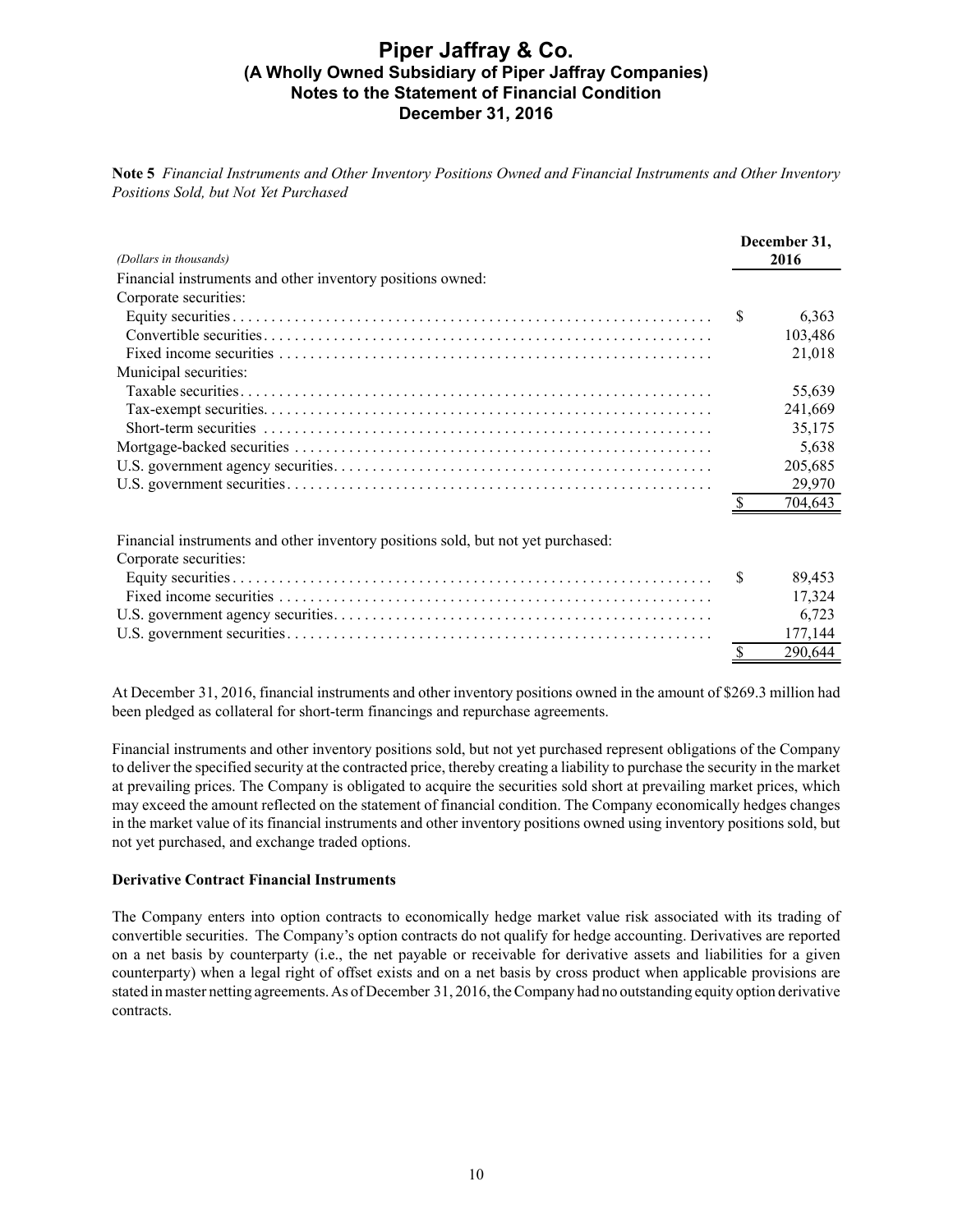### **Note 6** *Fair Value of Financial Instruments*

Based on the nature of the Company's business and its role as a "dealer" in the securities industry, the fair values of its financial instruments are determined internally. The Company's processes are designed to ensure that the fair values used for financial reporting are based on observable inputs wherever possible. In the event that observable inputs are not available, unobservable inputs are developed based on an evaluation of all relevant empirical market data, including prices evidenced by market transactions, interest rates, credit spreads, volatilities and correlations and other securityspecific information. Valuation adjustments related to illiquidity or counterparty credit risk are also considered. In estimating fair value, the Company may utilize information provided by third party pricing vendors to corroborate internally-developed fair value estimates.

The Company employs specific control processes to determine the reasonableness of the fair value of its financial instruments. The Company's processes are designed to ensure that the internally-estimated fair values are accurately recorded and that the data inputs and the valuation techniques used are appropriate, consistently applied, and that the assumptions are reasonable and consistent with the objective of determining fair value. Individuals outside of the trading departments perform independent pricing verification reviews as of each reporting date. The Company has established parameters which set forth when the fair value of securities are independently verified. The selection parameters are generally based upon the type of security, the level of estimation risk of a security, the materiality of the security to the Company's statement of financial condition, changes in fair value from period to period, and other specific facts and circumstances of the Company's securities portfolio. In evaluating the initial internally-estimated fair values made by the Company's traders, the nature and complexity of securities involved (e.g., term, coupon, collateral, and other key drivers of value), level of market activity for securities, and availability of market data are considered. The independent price verification procedures include, but are not limited to, analysis of trade data (both internal and external where available), corroboration to the valuation of positions with similar characteristics, risks and components, or comparison to an alternative pricing source, such as a discounted cash flow model. The Company's valuation committee, comprised of members of senior management and risk management, provides oversight and overall responsibility for the internal control processes and procedures related to fair value measurements.

The following is a description of the valuation techniques used to measure fair value.

### **Cash Equivalents**

Cash equivalents include highly liquid investments with original maturities of 90 days or less. Actively traded money market funds are measured at their net asset value and classified as Level I.

### **Financial Instruments and Other Inventory Positions Owned**

The Company records financial instruments and other inventory positions owned and financial instruments and other inventory positions sold, but not yet purchased at fair value on the statement of financial condition.

*Equity securities –* Exchange traded equity securities are valued based on quoted prices from the exchange for identical assets or liabilities as of the period-end date. To the extent these securities are actively traded and valuation adjustments are not applied, they are categorized as Level I. Non-exchange traded equity securities (principally hybrid preferred securities) are measured primarily using broker quotations, prices observed for recently executed market transactions and internally-developed fair value estimates based on observable inputs and are categorized within Level II of the fair value hierarchy.

*Convertible securities –* Convertible securities are valued based on observable trades, when available. Accordingly, these convertible securities are categorized as Level II.

*Corporate fixed income securities –*Fixed income securities include corporate bonds which are valued based on recently executed market transactions of comparable size, internally-developed fair value estimates based on observable inputs, or broker quotations. Accordingly, these corporate bonds are categorized as Level II.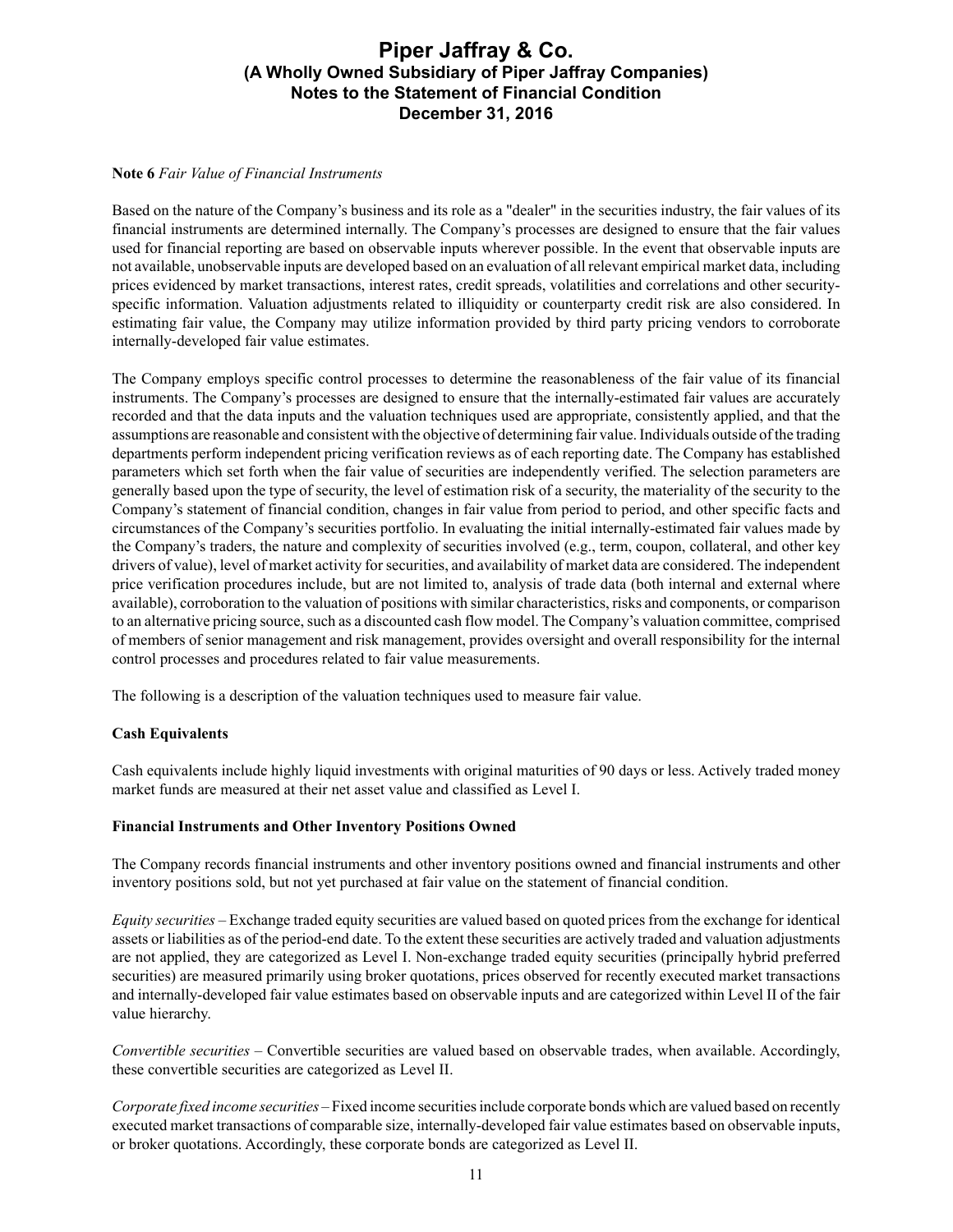*Taxable municipal securities –* Taxable municipal securities are valued using recently executed observable trades or market price quotations and therefore are generally categorized as Level II. Certain illiquid taxable municipal securities are valued using market data for comparable securities (maturity and sector) and management judgment to infer an appropriate current yield or other model-based valuation techniques deemed appropriate by management based on the specific nature of the individual security and are therefore categorized as Level III.

*Tax-exempt municipal securities –* Tax-exempt municipal securities are valued using recently executed observable trades or market price quotations and therefore are generally categorized as Level II. Certain illiquid tax-exempt municipal securities are valued using market data for comparable securities (maturity and sector) and management judgment to infer an appropriate current yield or other model-based valuation techniques deemed appropriate by management based on the specific nature of the individual security and are therefore categorized as Level III.

*Short-term municipal securities –* Short-term municipal securities include auction rate securities, variable rate demand notes, and other short-term municipal securities. Variable rate demand notes and other short-term municipal securities are valued using recently executed observable trades or market price quotations and therefore are generally categorized as Level II. Auction rate securities with limited liquidity are categorized as Level III and are valued using discounted cash flow models with unobservable inputs such as the Company's expected recovery rate on the securities.

*Mortgage-backed securities –* Mortgage-backed securities are valued using observable trades, when available. Certain mortgage-backed securities are valued using models where inputs to the model are directly observable in the market, or can be derived principally from or corroborated by observable market data. These mortgage-backed securities are categorized as Level II. Other mortgage-backed securities, which are principally collateralized by residential mortgages, have experienced low volumes of executed transactions resulting in less observable transaction data. Certain mortgagebacked securities collateralized by residential mortgages are valued using cash flow models that utilize unobservable inputs including credit default rates, prepayment rates, loss severity and valuation yields. As judgment is used to determine the range of these inputs, these mortgage-backed securities are categorized as Level III.

*U.S. government agency securities –* U.S. government agency securities include agency debt bonds and mortgage bonds. Agency debt bonds are valued by using either direct price quotes or price quotes for comparable bond securities and are categorized as Level II. Mortgage bonds include bonds secured by mortgages, mortgage pass-through securities, agency collateralized mortgage-obligation ("CMO") securities and agency interest-only securities. Mortgage passthrough securities, CMO securities and interest-only securities are valued using recently executed observable trades or other observable inputs, such as prepayment speeds and therefore are generally categorized as Level II. Mortgage bonds are valued using observable market inputs, such as market yields ranging from 126-952 basis points ("bps") on spreads over U.S. treasury securities, or models based upon prepayment expectations ranging from 13%-33% conditional prepayment rate ("CPR"). These securities are categorized as Level II.

*U.S. government securities –* U.S. government securities include highly liquid U.S. treasury securities which are generally valued using quoted market prices and therefore categorized as Level I. The Company does not transact in securities of countries other than the U.S. government.

*Derivatives –* Derivative contracts include equity options contracts, which are valued based on quoted prices from the exchange for identical assets or liabilities as of the period-end date. To the extent these contracts are actively traded and valuation adjustments are not applied, they are categorized as Level I.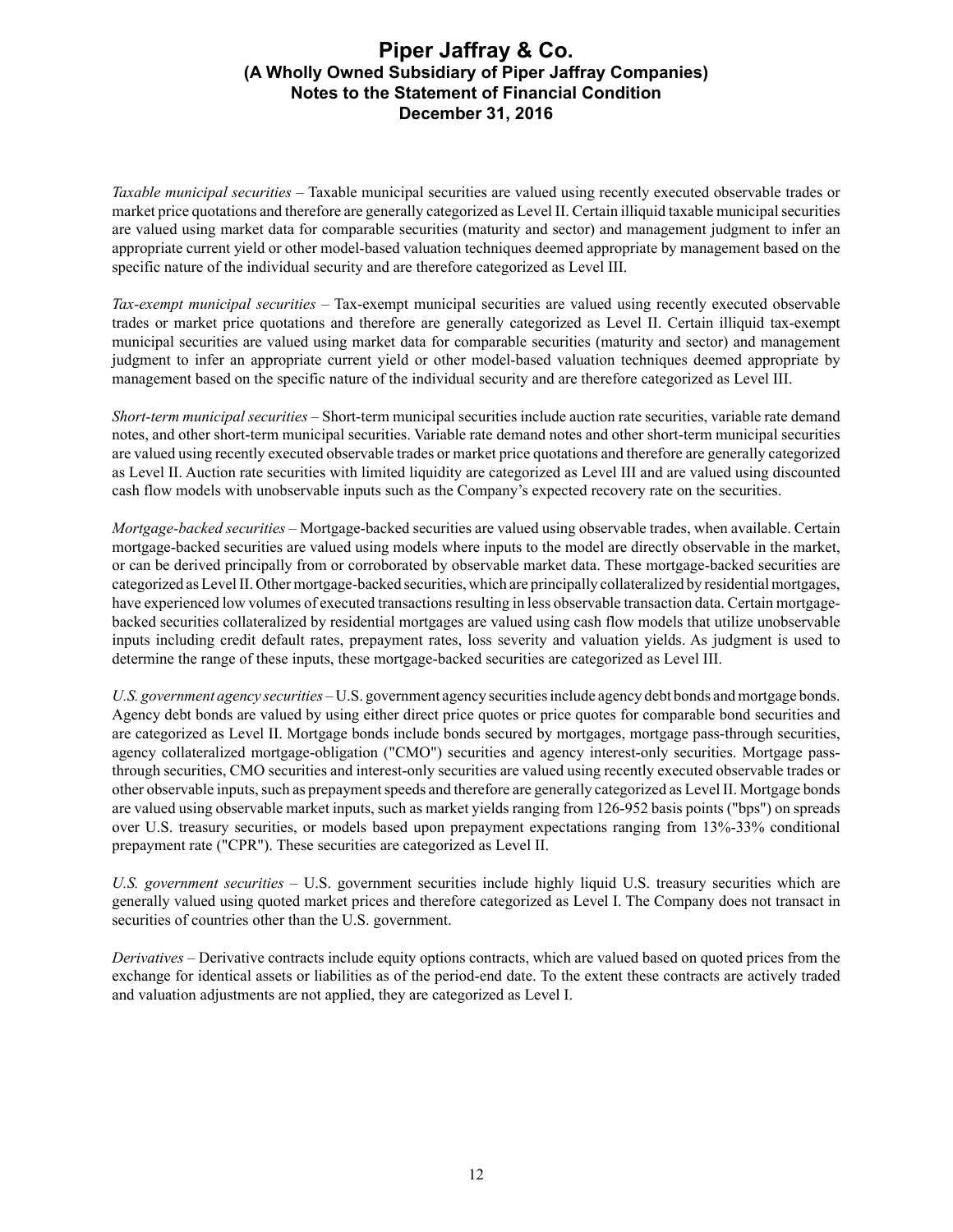#### **Investments**

The Company's investments valued at fair value include equity investments in private companies and partnerships, investments in registered mutual funds, and warrants of public and private companies. Investments in registered mutual funds are valued based on quoted prices on active markets and classified as Level I. Company-owned warrants, which have a cashless exercise option, are valued based upon the Black-Scholes option-pricing model and certain unobservable inputs. The Company applies a liquidity discount to the value of its warrants in public and private companies. For warrants in private companies, valuation adjustments, based upon management's judgment, are made to account for differences between the measured security and the stock volatility factors of comparable companies. Company-owned warrants are reported as Level III assets. Investments in private companies are valued based on an assessment of each underlying security. These securities are generally categorized as Level III.

*Fair Value Option –* The fair value option permits the irrevocable fair value option election on an instrument-byinstrument basis at initial recognition of an asset or liability or upon an event that gives rise to a new basis of accounting for that instrument. The fair value option was elected for certain equity investments at inception to reflect economic events in earnings on a timely basis. Equity investments of \$0.3 million, included within investments on the statement of financial condition, are accounted for at fair value and are classified as Level III assets at December 31, 2016.

The following table summarizes quantitative information about the significant unobservable inputs used in the fair value measurement of the Company's Level III financial instruments as of December 31, 2016:

|                                                                  | Valuation<br><b>Technique</b> | Unobservable Input                                                                | Range       | Weighted<br>Average |
|------------------------------------------------------------------|-------------------------------|-----------------------------------------------------------------------------------|-------------|---------------------|
| Assets:                                                          |                               |                                                                                   |             |                     |
| Financial instruments and<br>other inventory positions<br>owned: |                               |                                                                                   |             |                     |
| Municipal securities:                                            |                               |                                                                                   |             |                     |
| Taxable securities. $\ldots$                                     | Discounted cash flow $\dots$  | Expected recovery rate<br>$(\% \text{ of par})$ (1)                               | 62.6%       | 62.6%               |
| Tax-exempt securities  Discounted cash flow                      |                               | Expected recovery rate<br>$(\% \text{ of par}) (1) \dots \dots \dots \dots \dots$ | $5 - 60\%$  | 19.4%               |
| Short-term securities $\dots$ Discounted cash flow $\dots$       |                               | Expected recovery rate<br>$(\hat{\%} \text{ of par}) (1)$                         | $66 - 94\%$ | 91.0%               |
| Mortgage-backed securities:<br>Collateralized by                 |                               |                                                                                   |             |                     |
| $residental$ mortgages $\ldots$                                  | Discounted cash flow $\ldots$ | Credit default rates $(2)$                                                        | $0 - 4\%$   | $2.7\%$             |
|                                                                  |                               | Prepayment rates $(3)$                                                            | $1 - 35\%$  | $6.5\%$             |
|                                                                  |                               | Loss severity $(2)$                                                               | $0 - 100\%$ | 72.9%               |
|                                                                  |                               | Valuation vields $(2)$ ,                                                          | $3 - 7\%$   | $3.8\%$             |

*Sensitivity of the fair value to changes in unobservable inputs:*

*(1) Significant increase/(decrease) in the unobservable input in isolation would result in a significantly higher/(lower) fair value measurement.*

*(2) Significant changes in any of these inputs in isolation could result in a significantly different fair value. Generally, a change in the assumption used for credit default rates is accompanied by a directionally similar change in the assumption used for the loss severity and a directionally inverse change in the assumption for valuation yields.*

*(3) The potential impact of changes in prepayment rates on fair value is dependent on other security-specific factors, such as the par value and structure. Changes in the prepayment rates may result in directionally similar or directionally inverse changes in fair value depending on whether the security trades at a premium or discount to the par value.*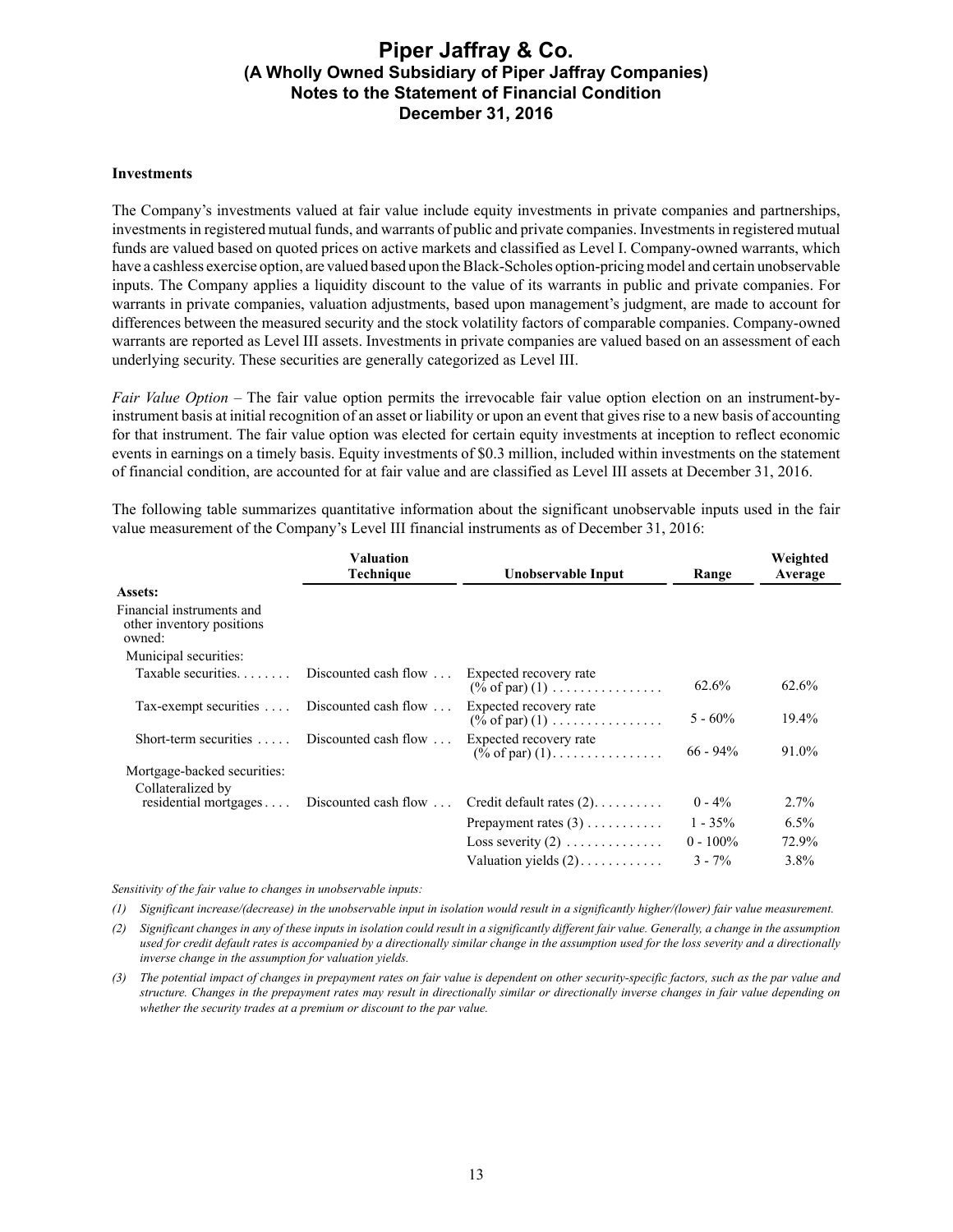The following table summarizes the valuation of the Company's financial instruments by pricing observability levels defined in ASC 820 as of December 31, 2016:

| (Dollars in thousands)                                                                 |    | Level I |    | Level II |               | Level III |               | <b>Total</b> |
|----------------------------------------------------------------------------------------|----|---------|----|----------|---------------|-----------|---------------|--------------|
| Assets:                                                                                |    |         |    |          |               |           |               |              |
| Financial instruments and other<br>inventory positions owned:                          |    |         |    |          |               |           |               |              |
| Corporate securities:                                                                  |    |         |    |          |               |           |               |              |
| Equity securities $\dots \dots \dots \dots \dots$                                      | S  | 82      | \$ | 6,281    | \$            |           | \$            | 6,363        |
| Convertible securities                                                                 |    |         |    | 103,486  |               |           |               | 103,486      |
| Fixed income securities                                                                |    |         |    | 21,018   |               |           |               | 21,018       |
| Municipal securities:                                                                  |    |         |    |          |               |           |               |              |
| Taxable securities                                                                     |    |         |    | 52,953   |               | 2,686     |               | 55,639       |
| Tax-exempt securities                                                                  |    |         |    | 240,592  |               | 1,077     |               | 241,669      |
| Short-term securities                                                                  |    |         |    | 34,431   |               | 744       |               | 35,175       |
| Mortgage-backed securities                                                             |    |         |    | 273      |               | 5,365     |               | 5,638        |
| U.S. government agency securities                                                      |    |         |    | 205,685  |               |           |               | 205,685      |
| U.S. government securities                                                             |    | 29,970  |    |          |               |           |               | 29,970       |
| Total financial instruments and other                                                  |    |         |    |          |               |           |               |              |
| inventory positions owned:                                                             |    | 30,052  |    | 664,719  |               | 9,872     |               | 704,643      |
|                                                                                        |    | 1       |    |          |               |           |               | 1            |
| Investments at fair value                                                              |    | 5,940   |    |          |               | 302       |               | 6,242        |
| Total assets $\ldots$ $\ldots$ $\ldots$ $\ldots$ $\ldots$ $\ldots$                     | -S | 35,993  | -S | 664,719  | $\mathbf{\$}$ | 10,174    | <sup>\$</sup> | 710,886      |
| <b>Liabilities:</b>                                                                    |    |         |    |          |               |           |               |              |
| Financial instruments and other<br>inventory positions sold, but not yet<br>purchased: |    |         |    |          |               |           |               |              |
| Corporate securities:                                                                  |    |         |    |          |               |           |               |              |
| Equity securities $\dots \dots \dots \dots$                                            | \$ | 89,453  | \$ |          | \$            |           | \$            | 89,453       |
| Fixed income securities                                                                |    |         |    | 17,324   |               |           |               | 17,324       |
| U.S. government agency securities                                                      |    |         |    | 6,723    |               |           |               | 6,723        |
| U.S. government securities                                                             |    | 177,144 |    |          |               |           |               | 177,144      |
| Total financial instruments and other                                                  |    |         |    |          |               |           |               |              |
| inventory positions sold, but not yet                                                  | \$ | 266,597 | \$ | 24,047   | \$            |           | \$            | 290,644      |

The Company's Level III assets were \$10.2 million, or 1.4 percent of financial instruments measured at fair value at December 31, 2016.

The carrying values of the Company's cash, securities either purchased or sold under agreements to resell, receivables and payables either from or to customers and brokers, dealers and clearing organizations and short-term financings approximate fair value due to their liquid or short-term nature.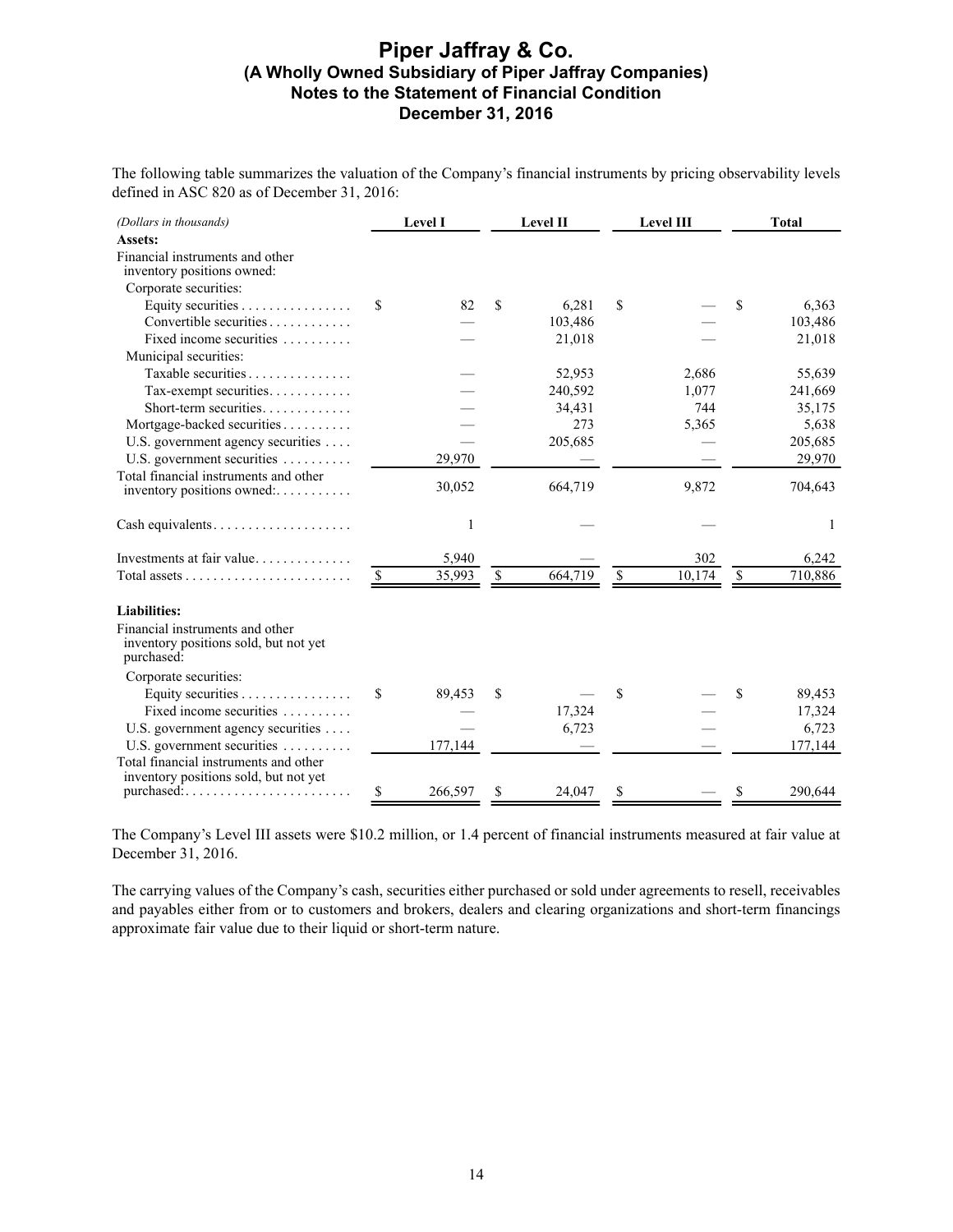### **Note 7** *Variable Interest Entities*

The Company has investments in various partnerships, limited liability companies, or registered mutual funds. These entities were established for the purpose of investing in securities of public or private companies, or municipal debt obligations, or providing financing to senior living facilities, and were initially financed through the capital commitments or seed investments of the members.

VIEs are entities in which equity investors lack the characteristics of a controlling financial interest or do not have sufficient equity at risk for the entity to finance its activities. The determination as to whether an entity is a VIE is based on the structure and nature of each entity. The Company also considers other characteristics such as the power through voting rights or similar rights to direct the activities of an entity that most significantly impact the entity's economic performance and how the entity is financed.

The Company is required to consolidate all VIEs for which it is considered to be the primary beneficiary. The determination as to whether the Company is considered to be the primary beneficiary is based on whether the Company has both the power to direct the activities of the VIE that most significantly impact the entity's economic performance and the obligation to absorb losses or the right to receive benefits of the VIE that could potentially be significant to the VIE.

The Company determined it is not the primary beneficiary of these VIEs and accordingly does not consolidate them. These VIEs had net assets approximating \$0.2 billion at December 31, 2016. The Company's exposure to loss from these VIEs is \$4.0 million, which is the carrying value of its capital contributions recorded in investments on the statement of financial condition at December 31, 2016. The Company had no liabilities related to these VIEs at December 31, 2016. Furthermore, the Company has not provided financial or other support to these VIEs that it was not previously contractually required to provide as of December 31, 2016.

**Note 8** *Receivables from and Payables to Brokers, Dealers and Clearing Organizations*

| (Dollars in thousands) | December 31, |
|------------------------|--------------|
|                        | 2016         |
|                        |              |
|                        | 27,573       |
|                        | 3,293        |
|                        | 35,713       |
|                        | 975          |
|                        | 11,267       |
|                        | 203,777      |

|                        | December 31, |
|------------------------|--------------|
| (Dollars in thousands) | 2016         |
|                        | 15.893       |
|                        | 3.043        |
|                        |              |
|                        | 26,894       |

Deposits paid for securities borrowed approximate the market value of the securities. Securities failed to deliver and receive represent the contract value of securities that have not been delivered or received by the Company on settlement date.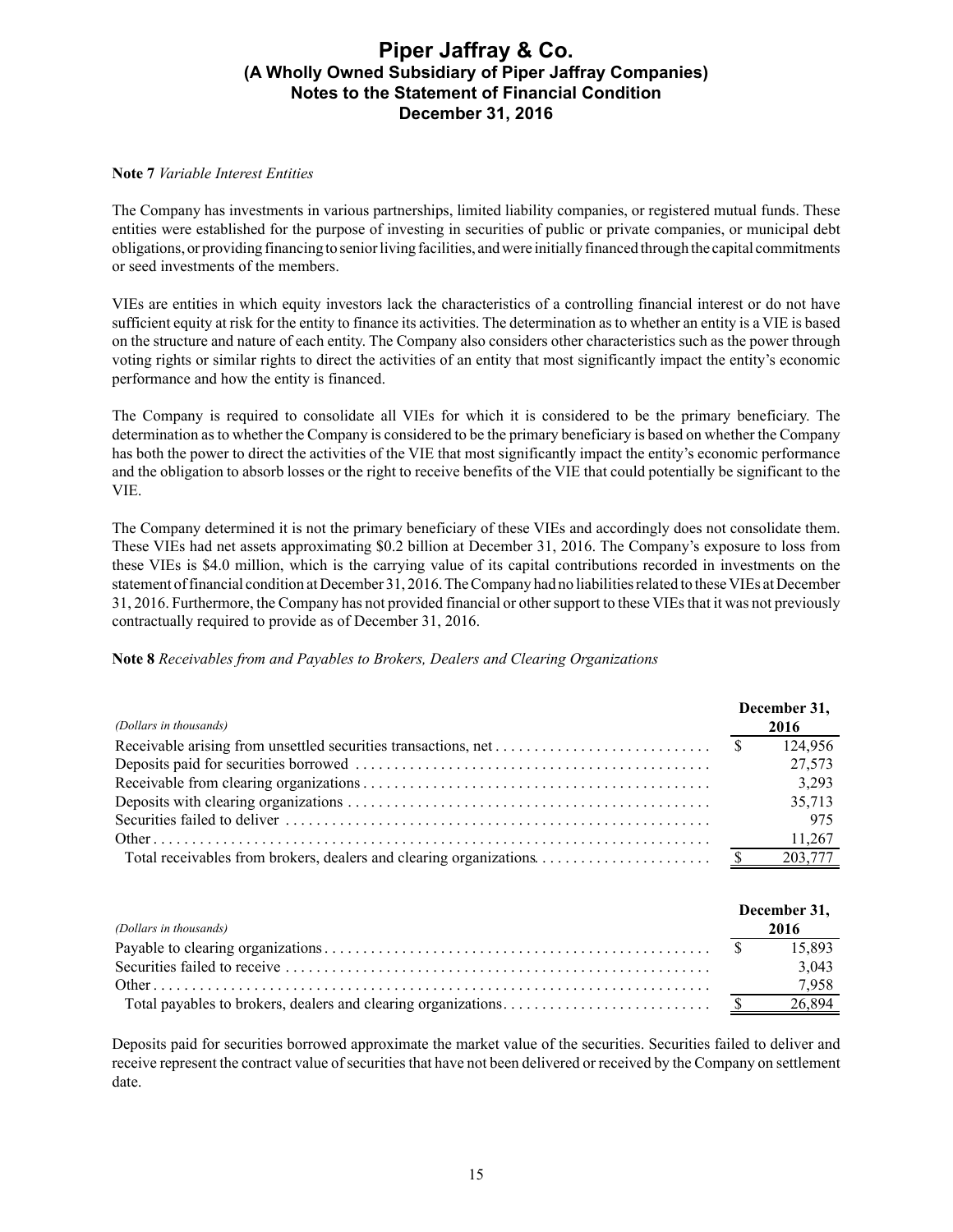#### **Note 9** *Receivables from and Payables to Customers*

| (Dollars in thousands) | December 31,<br>2016 |
|------------------------|----------------------|
|                        |                      |
|                        |                      |
|                        |                      |

Securities owned by customers are held as collateral for margin loan receivables. This collateral is not reflected on the statement of financial condition. Margin loan receivables earn interest at floating interest rates based on prime rates.

|                                                                                                               | December 31, |
|---------------------------------------------------------------------------------------------------------------|--------------|
| (Dollars in thousands)                                                                                        | 2016         |
| $\mathsf{Cash}\textrm{ accounts}\dots\dots\dots\dots\dots\dots\dots\dots\dots\dots\dots\dots\dots \mathsf{S}$ | 14416        |
|                                                                                                               | 14.936       |
|                                                                                                               |              |

Payables to customers primarily comprise cash balances in customer accounts consisting of customer funds pending settlement of securities transactions and customer funds on deposit. Except for amounts arising from customer short sales, all amounts payable to customers are subject to withdrawal by customers upon their request.

#### **Note 10** *Collateralized Securities Transactions*

The Company's financing and customer securities activities involve the Company using securities as collateral. In the event that the counterparty does not meet its contractual obligation to return securities used as collateral (e.g., pursuant to the terms of a repurchase agreement), or customers do not deposit additional securities or cash for margin when required, the Company may be exposed to the risk of reacquiring the securities or selling the securities at unfavorable market prices in order to satisfy its obligations to its customers or counterparties. The Company seeks to control this risk by monitoring the market value of securities pledged or used as collateral on a daily basis and requiring adjustments in the event of excess market exposure. The Company also uses unaffiliated third party custodians to administer the underlying collateral for the majority of its short-term financing to mitigate risk.

In a reverse repurchase agreement the Company purchases financial instruments from a seller, typically in exchange for cash, and agrees to resell the same or substantially the same financial instruments to the seller at a stated price plus accrued interest in the future. In a repurchase agreement, the Company sells financial instruments to a buyer, typically for cash, and agrees to repurchase the same or substantially the same financial instruments from the buyer at a stated price plus accrued interest at a future date. Even though repurchase and reverse repurchase agreements involve the legal transfer of ownership of financial instruments, they are accounted for as financing arrangements because they require the financial instruments to be repurchased or resold at maturity of the agreement.

In a securities borrowed transaction, the Company borrows securities from a counterparty in exchange for cash. When the Company returns the securities, the counterparty returns the cash. Interest is generally paid periodically over the life of the transaction.

In the normal course of business, the Company obtains securities purchased under agreements to resell, securities borrowed and margin agreements on terms that permit it to repledge or resell the securities to others, typically pursuant to repurchase agreements. The Company obtained securities with a fair value of approximately \$192.2 million at December 31, 2016, of which \$185.2 million had been pledged or otherwise transferred to satisfy its commitments under financial instruments and other inventory positions sold, but not yet purchased.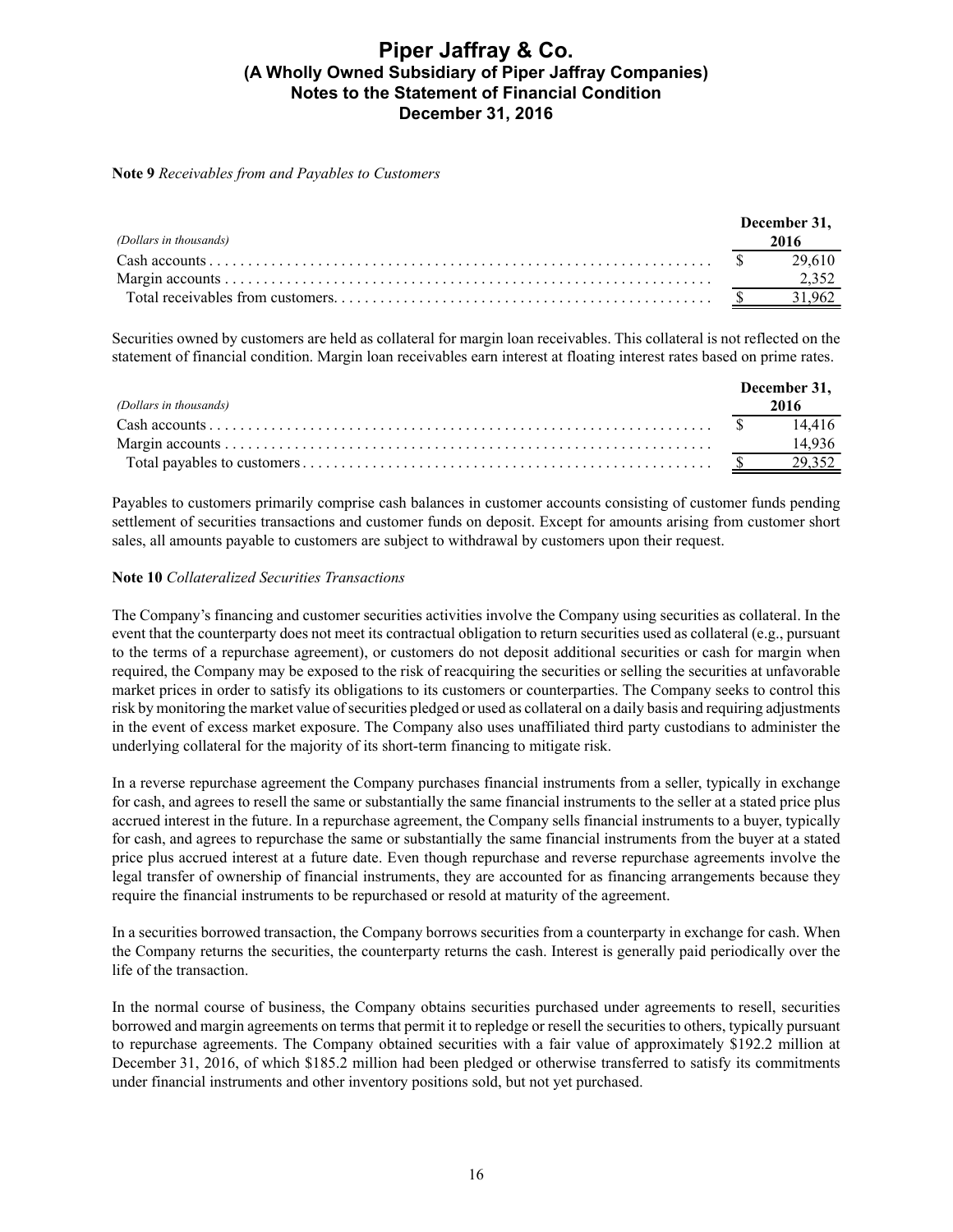The following is a summary of the Company's securities sold under agreements to repurchase ("Repurchase Liabilities"), the fair market value of collateral pledged and the interest rate charged by the Company's counterparty, which is based on LIBOR plus an applicable margin, as of December 31, 2016:

| (Dollars in thousands) | Repurchase<br><b>Liabilities</b> | <b>Fair Market</b><br>Value | <b>Interest Rate</b> |
|------------------------|----------------------------------|-----------------------------|----------------------|
| On demand maturities:  |                                  |                             |                      |
|                        | 1.877                            | 1.975                       | $0.80\%$             |
|                        | 15.046                           | 14.877                      | $0.00 - 0.25\%$      |
|                        | 16.923                           | 16,852                      |                      |

Reverse repurchase agreements, repurchase agreements and securities borrowed and loaned are reported on a net basis by counterparty when a legal right of offset exists. The following table provides information about the offsetting of these instruments and related collateral amounts at December 31, 2016:

|                                     |               | Gross              |                            | <b>Gross Amount</b><br>Offset on the |  | <b>Net Amounts</b><br>Presented on the | <b>Gross Amounts Not Offset</b><br>on the Statement<br>of Financial Condition |                                    |               |            |    |            |
|-------------------------------------|---------------|--------------------|----------------------------|--------------------------------------|--|----------------------------------------|-------------------------------------------------------------------------------|------------------------------------|---------------|------------|----|------------|
| (Dollars in thousands)              |               | Recognized         |                            | <b>Statement of</b>                  |  | <b>Statement of</b>                    | <b>Financial</b><br><b>Collateral</b>                                         |                                    |               | <b>Net</b> |    |            |
| <b>Description</b>                  | <b>Assets</b> |                    | <b>Financial Condition</b> |                                      |  | <b>Financial Condition</b>             |                                                                               | Received (1)<br><b>Instruments</b> |               |            |    | Amount     |
| Reverse repurchase<br>agreements    | \$            | 161,574            | -S                         | $(1,877)$ \$                         |  | 159,697                                | <sup>\$</sup>                                                                 |                                    | <sup>\$</sup> | (159,697)  | -S |            |
| <b>Securities</b><br>borrowed $(3)$ |               | 27,573             |                            |                                      |  | 27,573                                 |                                                                               |                                    |               | (27, 573)  |    |            |
|                                     |               | Gross              |                            | <b>Gross Amount</b><br>Offset on the |  | <b>Net Amount</b><br>Presented on the  | <b>Gross Amount Not Offset</b><br>on the Statement<br>of Financial Condition  |                                    |               |            |    |            |
| (Dollars in thousands)              |               | Recognized         |                            | <b>Statement of</b>                  |  | <b>Statement of</b>                    | <b>Financial</b><br><b>Collateral</b>                                         |                                    |               |            |    | <b>Net</b> |
| <b>Description</b>                  |               | <b>Liabilities</b> |                            | <b>Financial Condition</b>           |  | <b>Financial Condition</b>             | Pledged (2)<br><b>Instruments</b>                                             |                                    |               |            |    | Amount     |
| Repurchase<br>agreements            | \$            | 16,923             | S                          | $(1,877)$ \$                         |  | 15,046                                 | <sup>\$</sup>                                                                 |                                    | -S            | (15,046)   | S  |            |

*(1) Includes securities received by the Company from the counterparty. These securities are not included on the statement of financial condition unless there is an event of default.*

*(2) Includes the fair value of securities pledged by the Company to the counterparty. These securities are included on the statement of financial condition unless the Company defaults.*

*(3) Deposits paid for securities borrowed are included in receivables from brokers, dealers and clearing organizations on the statement of financial condition. See Note 8 for additional information on receivables from brokers, dealers and clearing organizations.*

The Company had no outstanding securities lending arrangements as of December 31, 2016. See Note 5 for information related to the Company's offsetting of derivative contracts.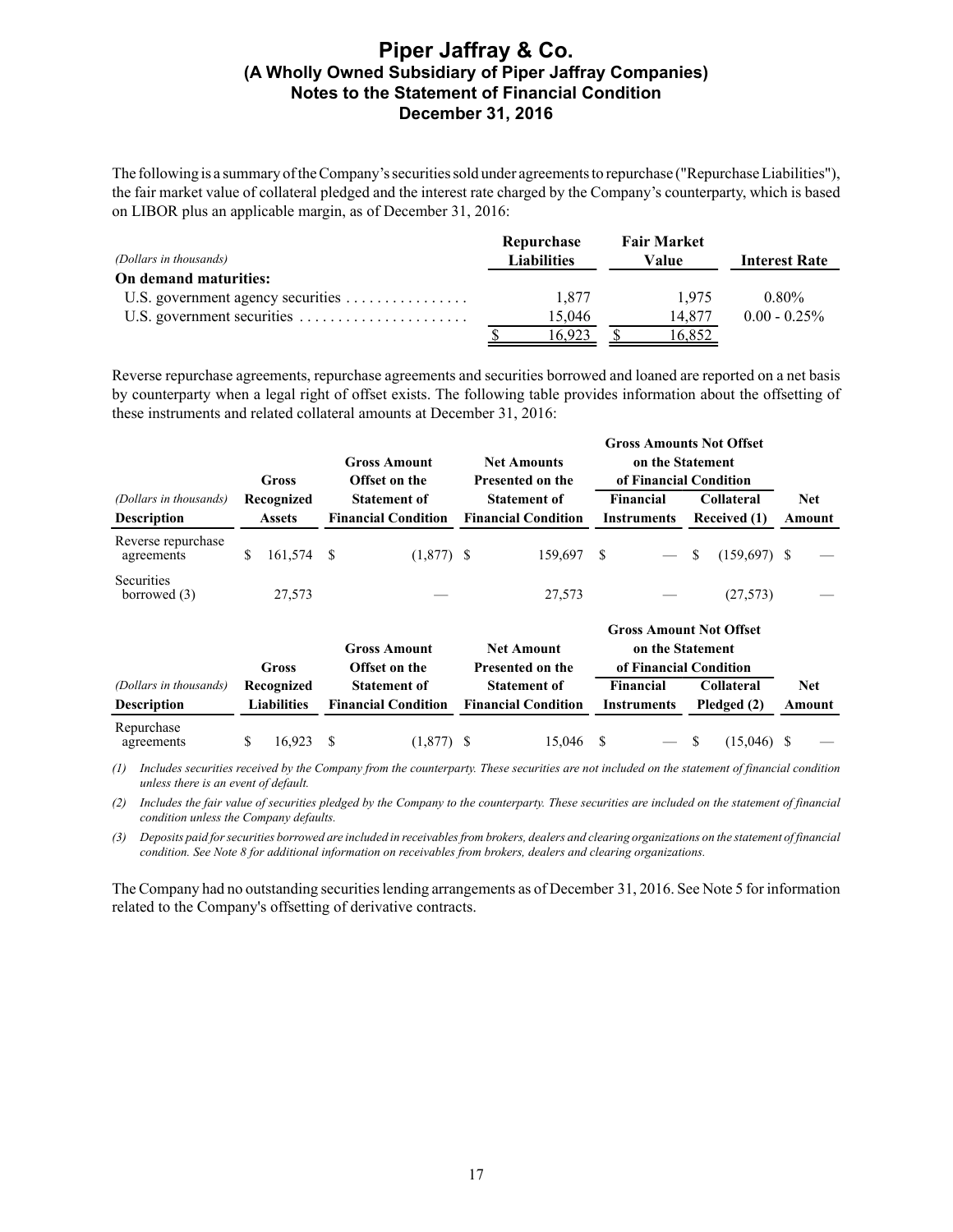### **Note 11** *Investments*

The Company's investments include investments in private companies and partnerships, registered mutual funds, and warrants of public and private companies.

|                        | December 31, |
|------------------------|--------------|
| (Dollars in thousands) | 2016         |
|                        | 6.242        |
|                        | 1.600        |
|                        | 53,831       |
|                        |              |

At December 31, 2016, investments carried on a cost basis had an estimated fair market value of \$3.0 million. Because valuation estimates were based upon management's judgment, investments carried at cost would be categorized as Level III assets in the fair value hierarchy, if they were carried at fair value.

Investments accounted for under the equity method include limited partnership interests. The carrying value of these investments is based on the investment vehicle's net asset value. The net assets of investment partnerships consist of investments in both marketable and non-marketable securities. The underlying investments held by such partnerships are valued based on the estimated fair value determined by management of our affiliated partnerships and, in the case of investments in unaffiliated investment partnerships, are based on financial statements prepared by the unaffiliated general partners.

### **Note 12** *Other Assets*

|                        | December 31. |        |
|------------------------|--------------|--------|
| (Dollars in thousands) |              | 2016   |
|                        |              | 86,347 |
|                        |              | 13,268 |
|                        |              | 5,143  |
|                        |              | 6,360  |
|                        |              | 5,339  |
|                        |              | 6,236  |
|                        |              | 3,812  |
|                        |              |        |

See Note 20 for additional details concerning the Company's net deferred income tax assets.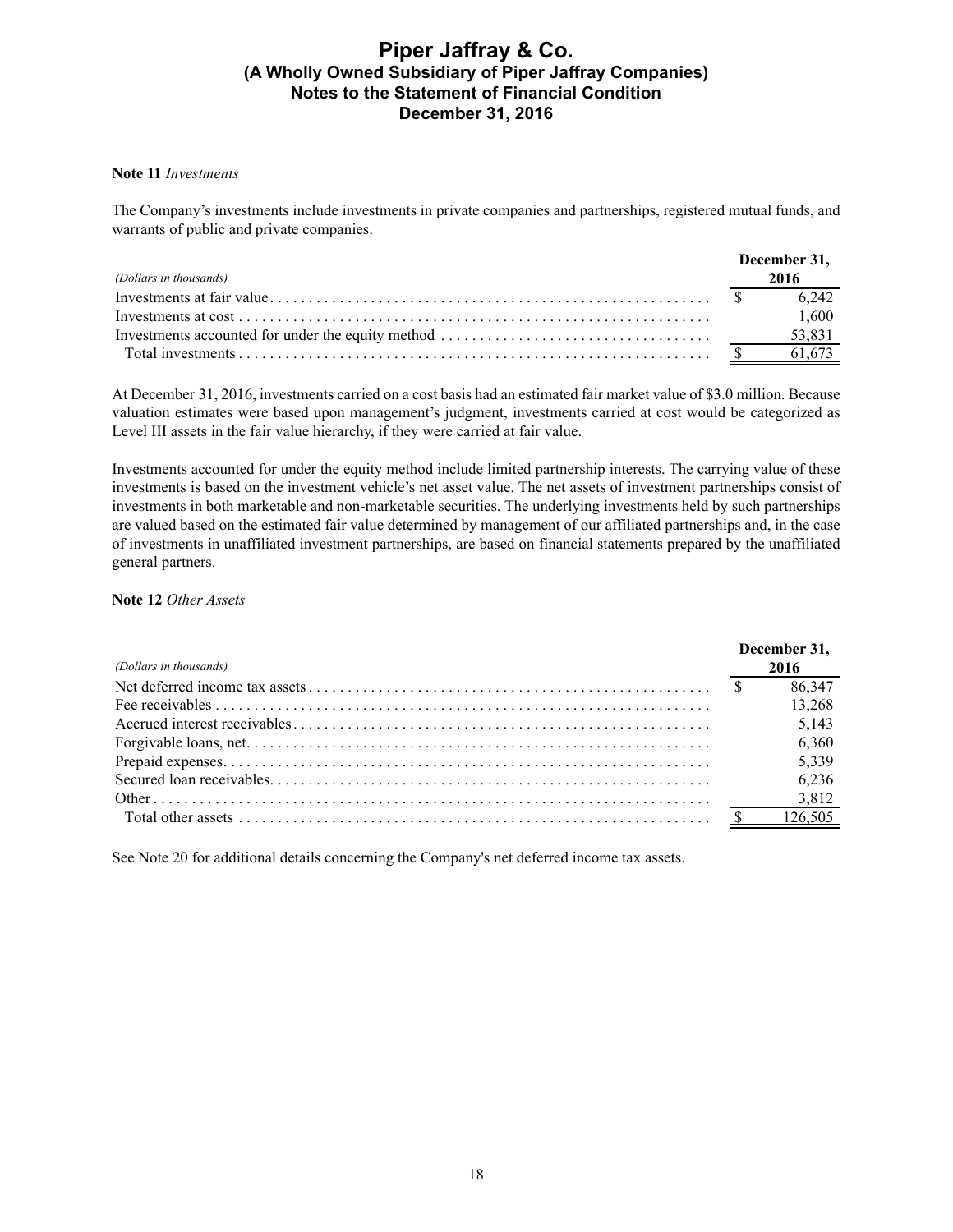#### **Note 13** *Goodwill and Intangible Assets*

#### *(Dollars in thousands)*  $G \cup U$

| - Goodwill        |        |
|-------------------|--------|
|                   | 21,132 |
|                   | 59,354 |
|                   |        |
|                   |        |
| Intangible assets |        |
|                   | 8,256  |
|                   | 23,986 |
|                   |        |
|                   |        |
|                   |        |

The Company tests goodwill and indefinite-life intangible assets for impairment on an annual basis and on an interim basis when circumstances exist that could indicate possible impairment. The Company tests for impairment at the reporting unit level, which is generally one level below its operating segments. The Company has identified one reporting unit: capital markets. When testing for impairment, the Company has the option to first assess qualitative factors to determine whether it is more likely than not that the fair value of the reporting unit is less than its carrying amount. If, after making an assessment, the Company determines it is not more likely than not that the fair value of the reporting unit is less than its carrying amount, then performing the two-step impairment test is unnecessary. However, if the Company concludes otherwise, then the Company is required to perform the two-step impairment test, which requires management to make judgments in determining what assumptions to use in the calculation. The first step requires a comparison of the fair value of the reporting unit to its carrying value, including allocated goodwill. The estimated fair value of the reporting unit is derived based on valuation techniques that a market participant would use. The Company estimates the fair value of the reporting unit using the income approach (discounted cash flow method) and market approach (earnings and/or transaction multiples). If the estimated fair value is less than the carrying value, a second step is performed to measure the amount of the impairment loss, if any. An impairment loss is equal to the excess of the carrying amount of goodwill over its fair value.

The Company performed its annual goodwill impairment analysis as of October 31, 2016, and concluded there was no goodwill impairment. The Company also evaluated its definite-lived intangible assets and concluded there was no impairment in 2016.

The addition of goodwill and intangible assets during the year ended December 31, 2016 primarily related to the acquisition of Simmons, as discussed in Note 4. Management identified \$24.0 million of intangible assets, consisting of customer relationships (\$14.9 million) and the Simmons trade name (\$9.1 million), which will be amortized over a weighted average life of 1.7 years and 4.0 years, respectively.

### **Note 14** *Fixed Assets*

|                        | December 31, |
|------------------------|--------------|
| (Dollars in thousands) | 2016         |
|                        |              |
|                        | 27,548       |
|                        |              |
|                        | 76.060       |
|                        | (53, 198)    |
|                        | 22.862       |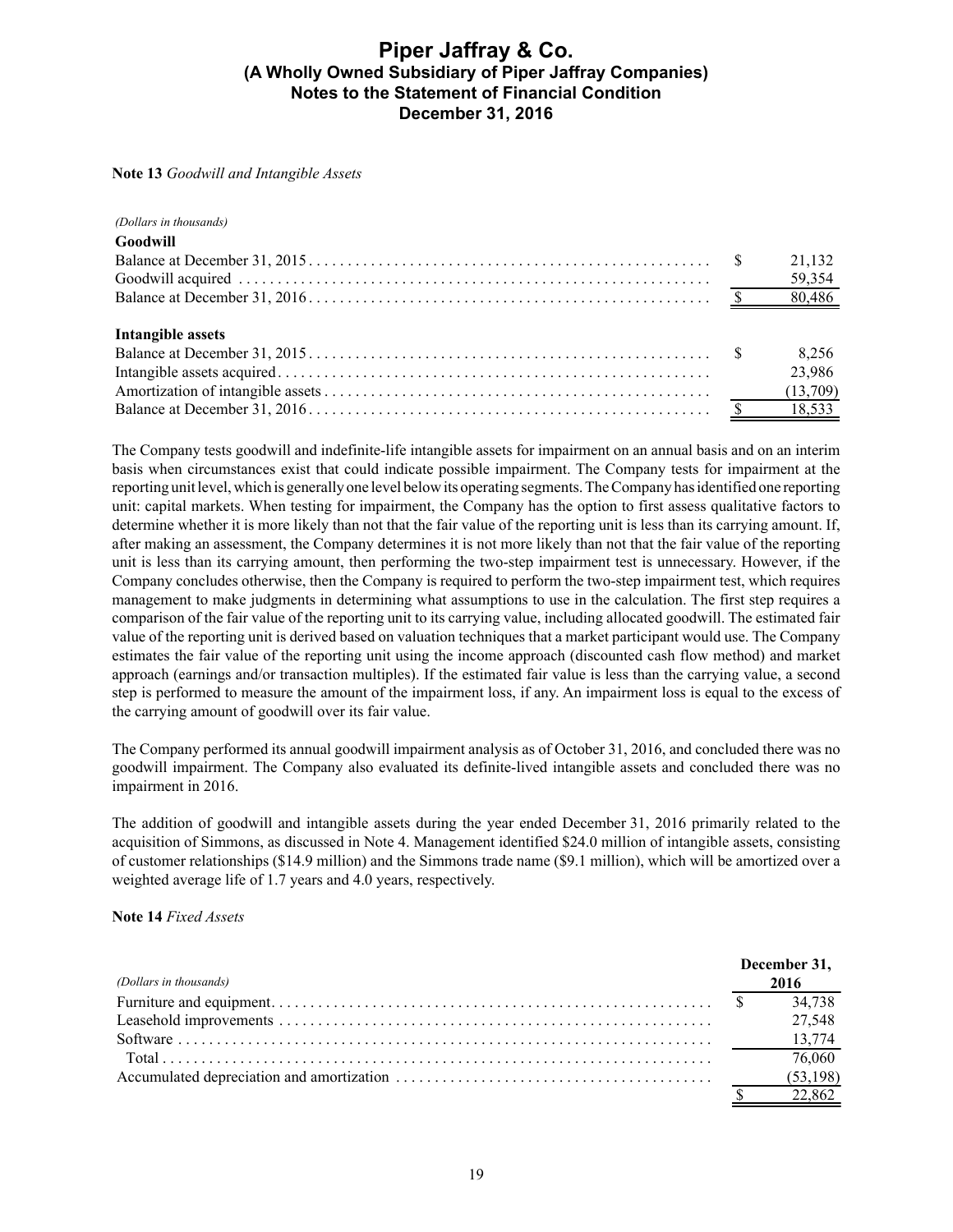### **Note 15** *Short-Term Financing*

The Company issues secured commercial paper to fund a portion of its securities inventory. The commercial paper notes ("CP Notes") can be issued with maturities of 27 days to 270 days from the date of issuance. The CP Notes are issued under three separate programs, CP Series A, CP Series II A and CP Series III A, and are secured by different inventory classes. As of December 31, 2016, the weighted average maturity of CP Series A, CP Series II A and CP Series III A was 45 days, 13 days and 15 days, respectively. The CP Notes are interest bearing or sold at a discount to par with an interest rate based on LIBOR plus an applicable margin. CP Series III A includes a covenant that requires the Company to maintain excess net capital of \$120 million. At December 31, 2016, the Company had CP Notes of \$147.0 million outstanding with a weighted average interest rate of 2.12%.

The Company has committed short-term bank line financing available on a secured basis and uncommitted short-term bank line financing available on both a secured and unsecured basis. The Company uses these credit facilities in the ordinary course of business to fund a portion of its daily operations and the amount borrowed under these credit facilities varies daily based on the Company's funding needs.

The Company's committed short-term bank line financing at December 31, 2016 consisted of a one-year \$200 million committed revolving credit facility with U.S. Bank, N.A., which was renewed in December 2016. Advances under this facility are secured by certain marketable securities. The facility includes a covenant that requires the Company to maintain minimum net capital of \$120 million, and the unpaid principal amount of all advances under this facility will be due on December 16, 2017. The Company pays a nonrefundable commitment fee on the unused portion of the facility on a quarterly basis. At December 31, 2016, the Company had no advances against this line of credit.

The Company's uncommitted secured lines at December 31, 2016 totaled \$185 millionwith two banks and are dependent on having appropriate collateral, as determined by the bank agreement, to secure an advance under the line. The availability of the Company's uncommitted lines are subject to approval by the individual banks each time an advance is requested and may be denied. At December 31, 2016, the Company had no advances against these lines of credit.

### **Note 16** *Contingencies, Commitments and Guarantees*

### **Legal Contingencies**

The Company has been named as a defendant in various legal actions, including complaints and litigation and arbitration claims, arising from its business activities. Such actions include claims related to securities brokerage and investment banking activities, and certain class actions that primarily allege violations of securities laws and seek unspecified damages, which could be substantial. Also, the Company is involved from time to time in investigations and proceedings by governmental agencies and self-regulatory organizations ("SROs") which could result in adverse judgments, settlement, penalties, fines or other relief.

Given uncertainties regarding the timing, scope, volume and outcome of pending and potential legal actions, investigations and regulatory proceedings and other factors, the amounts of reserves and ranges of reasonably possible losses are difficult to determine and of necessity subject to future revision. Subject to the foregoing, management of the Company believes, based on currently available information, after consultation with outside legal counsel and taking into account its established reserves, that pending legal actions, investigations and regulatory proceedings will be resolved with no material adverse effect on the statement of financial condition of the Company.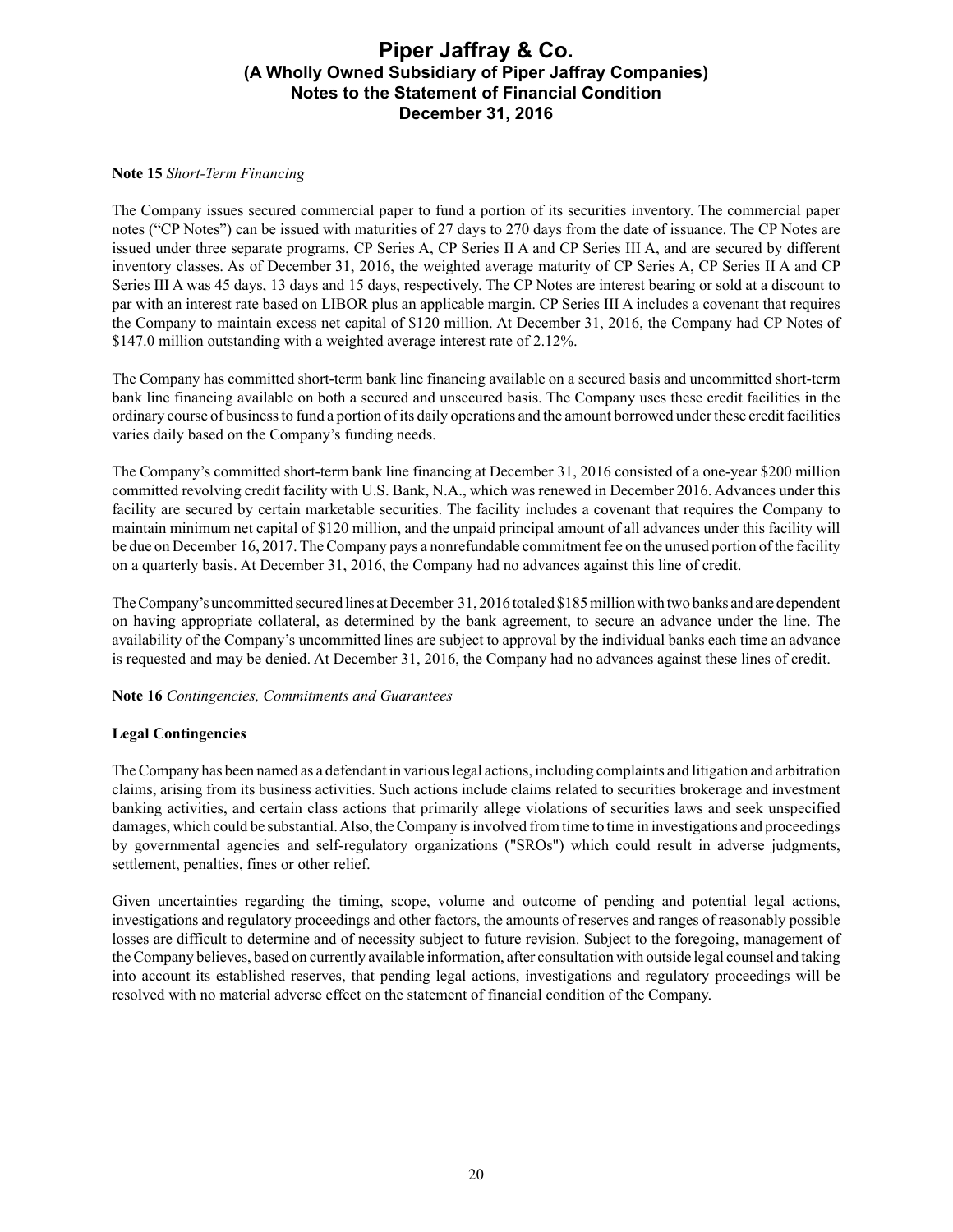### **Operating Lease Commitments**

The Company leases office space throughout the United States. Aggregate minimum lease commitments under operating leases as of December 31, 2016 are as follows:

| (Dollars in thousands) |        |
|------------------------|--------|
|                        |        |
|                        | 11.641 |
|                        | 10.420 |
|                        | 10.209 |
|                        | 6,336  |
|                        | 19.305 |
|                        | 70 172 |

Total minimum rentals to be received from 2017 through 2021 under noncancelable subleases were \$4.7 million at December 31, 2016.

### **Fund Commitments**

As of December 31, 2016, the Company had commitments to invest approximately \$6.9 million in limited partnerships that make investments in private equity companies or provide financing for senior living facilities.

#### **Other Guarantees**

The Company is a member of numerous exchanges and clearinghouses. Under the membership agreements with these entities, members generally are required to guarantee the performance of other members, and if a member becomes unable to satisfy its obligations to the clearinghouse, other members would be required to meet shortfalls. To mitigate these performance risks, the exchanges and clearinghouses often require members to post collateral. In addition, the Company identifies and guarantees certain clearing agents against specified potential losses in connection with providing services to the Company or its affiliates. The Company's maximum potential liability under these arrangements cannot be quantified. However, management believes the likelihood that the Company would be required to make payments under these arrangements is remote. Accordingly, no liability is recorded in the statement of financial condition for these arrangements.

#### **Concentration of Credit Risk**

The Company provides investment, capital-raising and related services to a diverse group of domestic and foreign customers, including governments, corporations, and institutional and individual investors. The Company's exposure to credit risk associated with the non-performance of customers in fulfilling their contractual obligations pursuant to securities transactions can be directly impacted by volatile securities markets, credit markets and regulatory changes. This exposure is measured on an individual customer basis and on a group basis for customers that share similar attributes. To alleviate the potential for risk concentrations, counterparty credit limits have been implemented for certain products and are continually monitored in light of changing customer and market conditions.

#### **Note 17** *Employee Benefit Plans*

The Parent Company has various employee benefit plans, and substantially all Company employees are covered by at least one plan. The plans include health and welfare plans and a tax-qualified retirement plan.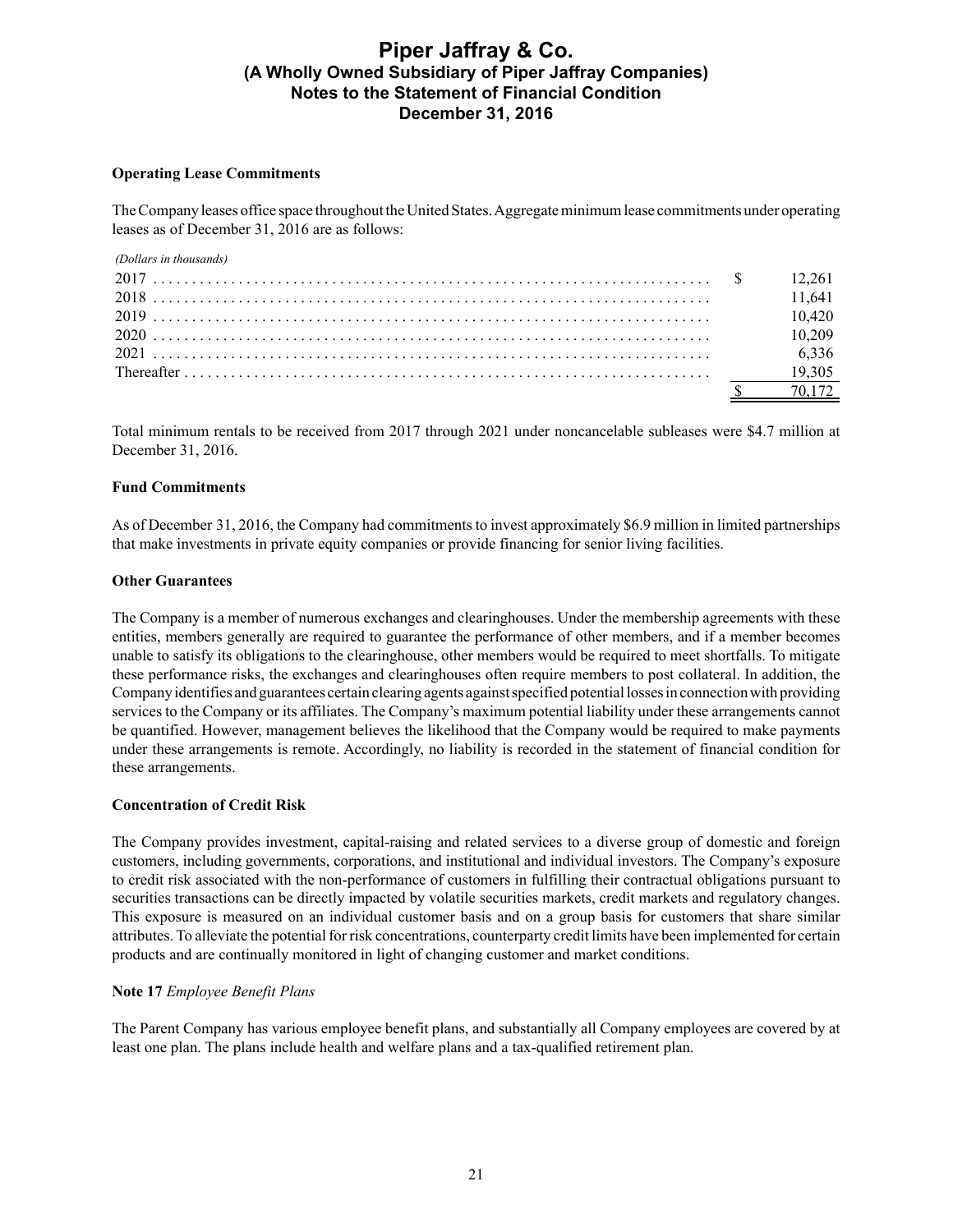**Note 18** *Parent Company Compensation Plans*

### **Stock-Based Compensation**

The Parent Company maintains a stock-based compensation plan, the Piper Jaffray Companies Amended and Restated 2003 Annual and Long-Term Incentive Plan (the "Incentive Plan"). The Incentive Plan permits the grant of equity awards, including restricted stock, restricted stock units and non-qualified stock options, to the Company's employees. The awards granted to employees have either three-year cliff vesting periods, vest ratably over three years in equal installments or cliff vest upon meeting certain performance or market-based metrics. The maximum term of the stock options granted to employees is ten years. The Incentive Plan provides for accelerated vesting of awards if there is a severance event, a change in control of the Parent Company (as defined in the Incentive Plan), in the event of a participant's death, and at the discretion of the compensation committee of the Parent Company's board of directors.

The Parent Company also established the 2016 Employment Inducement Award Plan (the "Inducement Plan") in conjunction with the acquisition of Simmons. These shares cliff vest in three years. Employees forfeit unvested Inducement Plan shares upon termination of employment. See Note 4 for additional information regarding the Simmons acquisition.

### **Deferred Compensation Plans**

The Parent Company maintains various deferred compensation arrangements for employees.

The nonqualified deferred compensation plan is an unfunded plan which allows certain highly compensated employees, at their election, to defer a percentage of their base salary, commissions and/or cash bonuses. The deferrals vest immediately and are non-forfeitable. The amounts deferred under this plan are held in a grantor trust. The Parent Company invests, as a principal, in investments to economically hedge its obligation under the nonqualified deferred compensation plan.

The Piper Jaffray Companies Mutual Fund Restricted Share Investment Plan is a fully funded deferred compensation plan which allows eligible employees to elect to receive a portion of the incentive compensation they would otherwise receive in the form of restricted stock, instead in restricted mutual fund shares ("MFRS Awards") of investment funds. MFRS Awards vest ratably over three years in equal installments and provide for continued vesting after termination of employment so long as the employee does not violate certain post-termination restrictions set forth in the award agreement or any agreement entered into upon termination. MFRS Awards are owned by employee recipients (subject to the aforementioned vesting restrictions) and as such are not included on the statement of financial condition.

The Company has also granted MFRS Awards to new employees as a recruiting tool. Employees must fulfill service requirements in exchange for rights to the awards.

### **Note 19** *Net Capital Requirements and Other Regulatory Matters*

Piper Jaffray is registered as a securities broker dealer with the SEC and is a member of various SROs and securities exchanges. FINRA serves as Piper Jaffray's primary SRO. Piper Jaffray is subject to the uniform net capital rule of the SEC and the net capital rule of FINRA. Piper Jaffray has elected to use the alternative method permitted by the SEC rule, which requires that it maintain minimum net capital of the greater of \$1.0 million or 2 percent of aggregate debit balances arising from customer transactions, as such term is defined in the SEC rule. Under its rules, FINRA may prohibit a member firm from expanding its business or paying dividends if resulting net capital would be less than 5 percent of aggregate debit balances. Advances to affiliates, repayment of subordinated debt, dividend payments and other equity withdrawals by Piper Jaffray are subject to certain notification and other provisions of SEC and FINRA rules.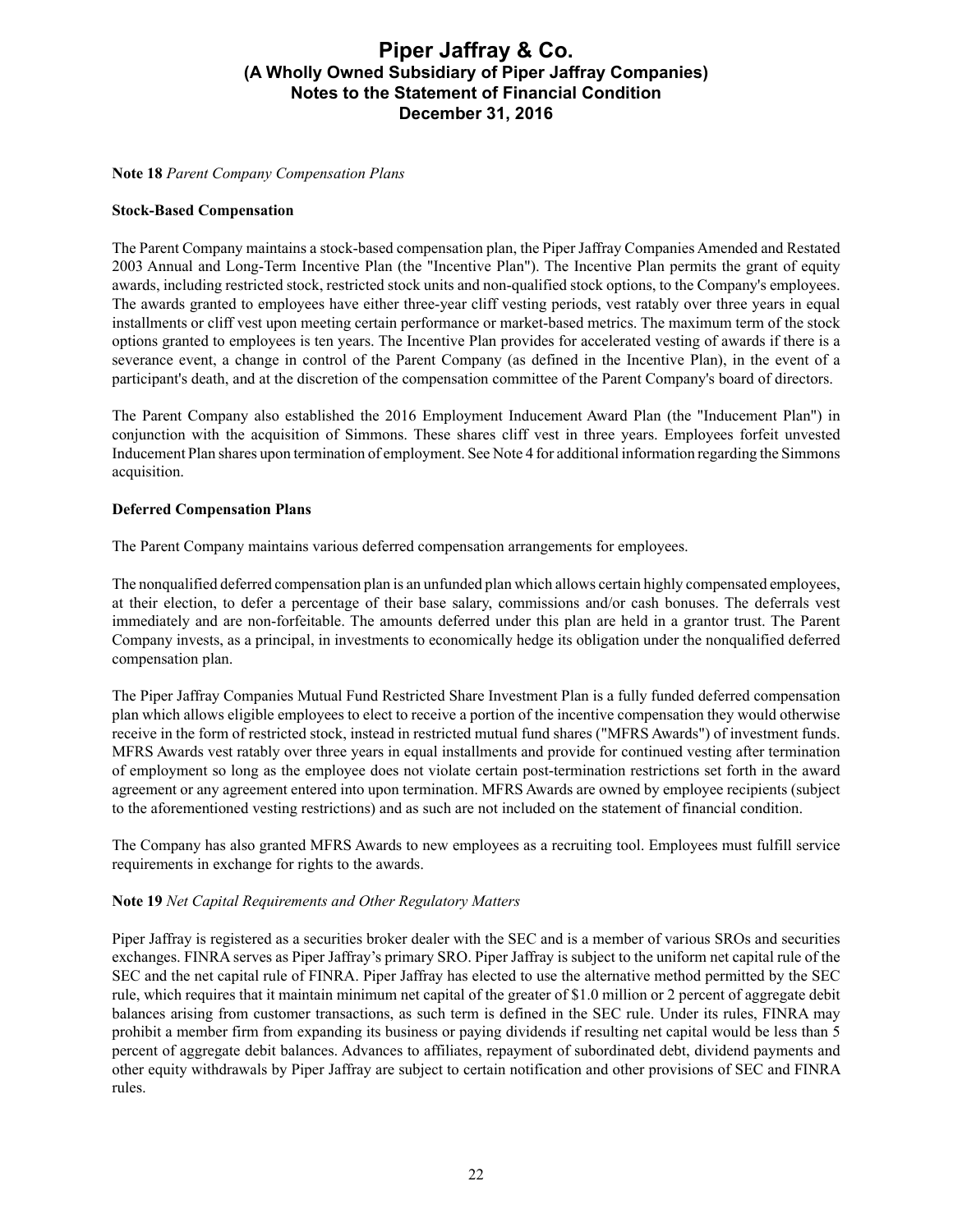At December 31, 2016, net capital calculated under the SEC rule was \$191.1 million, and exceeded the minimum net capital required under the SEC rule by \$190.1 million. The Company anticipates \$5.0 million of capital withdrawals within the next six months.

The Company's committed short-term credit facility of \$200 million and the Parent Company's senior notes include covenants requiring Piper Jaffray to maintain minimum net capital of \$120 million. CP Notes issued under CP Series III A include a covenant that requires Piper Jaffray to maintain excess net capital of \$120 million.

### **Note 20** *Income Taxes*

Deferred income tax assets and liabilities reflect the tax effect of temporary differences between the carrying amount of assets and liabilities for financial reporting purposes and the amounts used for the same items for income tax reporting purposes. The net deferred income tax assets included in other assets on the statement of financial condition consisted of the following items at December 31, 2016:

#### *(Dollars in thousands)*

| Deferred tax assets:      |        |
|---------------------------|--------|
|                           | 981    |
|                           | 70,416 |
|                           | 13,808 |
|                           | 5,043  |
|                           | 90,248 |
| Deferred tax liabilities: |        |
|                           | 781    |
|                           | 2,632  |
|                           | 488    |
|                           | 3,901  |
|                           | 86.347 |

The realization of deferred tax assets is assessed and a valuation allowance is recorded to the extent that it is more likely than not that any portion of the deferred tax asset will not be realized. The Company believes that its future tax profits will be sufficient to recognize its deferred tax assets.

#### **Note 21** *Related Party Transactions*

The Company has significant transactions with the Parent Company and the Parent Company's other subsidiaries. The Company arranges for the purchase or sale of securities, holds investments in funds managed by affiliates and markets derivative instruments for affiliates. The Company allocates expenses or records a portion of the revenues earned by affiliates in return for services provided to affiliates. Certain operating expenses, along with advances for certain investments, incurred by affiliates are initially paid by the Company and subsequently reimbursed by the affiliates. The Company also owns investments in affiliated funds that are accounted for under the equity method. In addition, the Company may transact with the Parent Company for the financing of its operations and reimburses the Parent Company for expenses associated with stock-based compensation awards issued to Company employees. At December 31, 2016, an intercompany payable to the Parent Company of \$143.9 million represents the amounts payable for related party transactions. The Company received \$90.0 million of capital contributions from the Parent Company in 2016. The Company also paid \$70.0 million in dividends to the Parent Company in 2016.